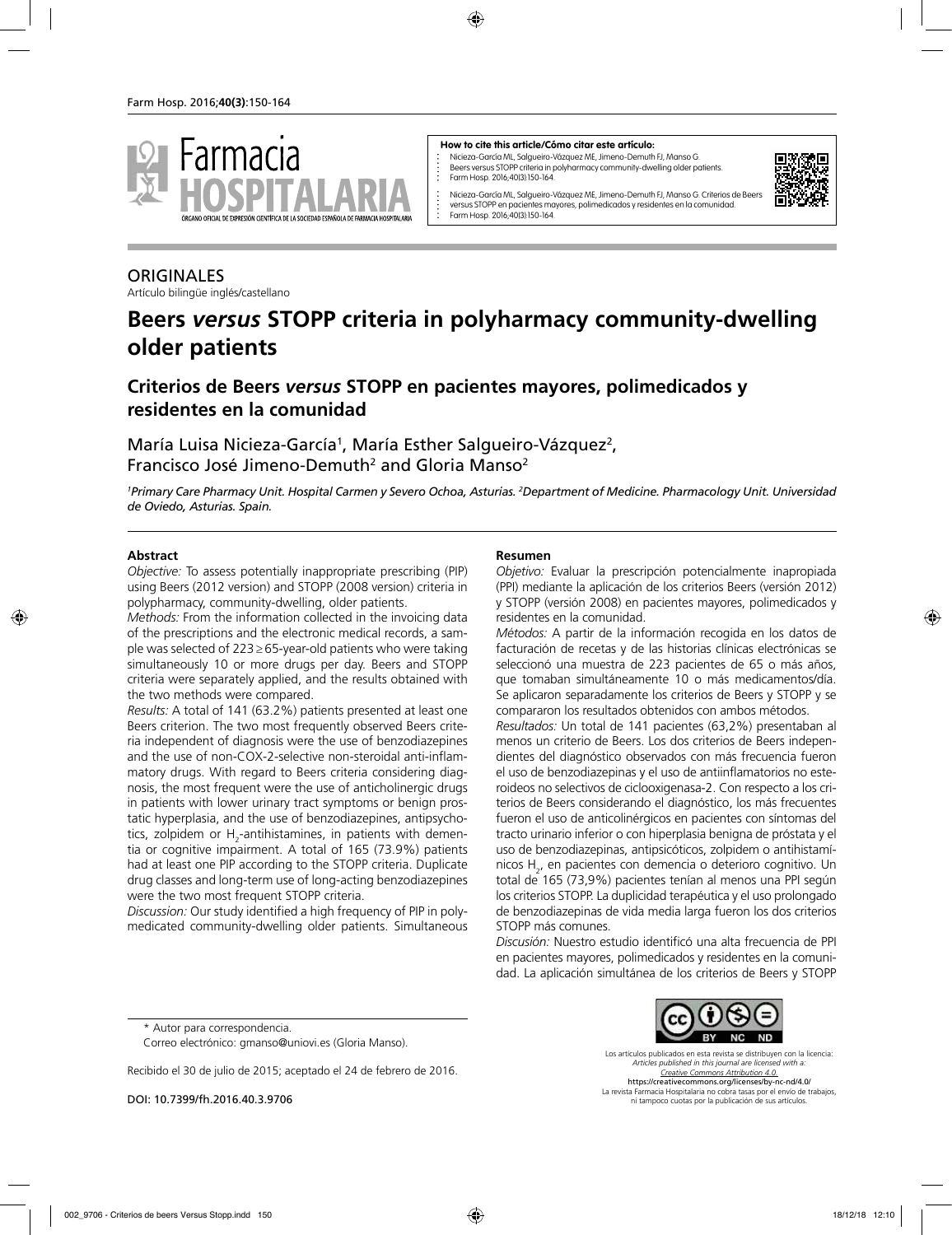application of Beers and STOPP criteria represents a useful tool to improve prescribing in this population group.

**KEYWORDS** Potentially inappropriate prescribing; Beers criteria; STOPP criteria; Polypharmacy

Farm Hosp. 2016;**40(3)**:150-164

#### **Contribution to Scientific Literature**

Polypharmacy patients represent a population group prone to receiving potentially inappropriate prescriptions. Beers and STOPP Criteria are explicit methods to assess the suitability of pharmacological treatment. This study shows a frequent prescription of therapeutic duplication, benzodiazepines, and acetylsalicylic acid, without clear indication, as well as non-steroidal anti-inflammatory drugs, in polypharmacy > 65-year-old patients.

#### **Introduction**

Medication prescription in older patients will often be a complex process, due to the fact that they will usually present multiple comorbidities. Moreover, changes in homeostasis, pharmacokinetics and pharmacodynamics derived of aging will render older patients more prone to suffer adverse reactions to medications, therefore increasing morbidity and the need for medical care1 .

Adverse reactions to medications represent around 7.2-16.8% of admissions of elderly patients in Internal Medicine Units<sup>2-4</sup>, and in many cases, a potentially inappropriate prescription (PIP) of medications is one of the factors leading to hospitalization<sup>5-8</sup>. This term refers to those situations where the risk to suffer adverse events is superior to clinical benefit, particularly when there are safer and/or more effective therapeutic alternative options. Moreover, the use of drugs with a frequency, duration or dose superior to their indication is also considered inappropriate, as well as the use of medications with a high risk of interactions, and therapeutic duplications. On the other hand, it is also inappropriate to omit the prescription of medications with a clearly demonstrated indication for specific situations $9-11$ .

Implicit and explicit methods have been developed for the assessment of PIP in older patients<sup>12</sup>. Implicit methods are based on the clinical evaluation of patients and their medication, and the most widely used is the "Medication Appropriateness Index" (MAI) Method 13. Explicit methods measure PIP by means pre-defined criteria based on evidence and expert consensus. Among these, Beers criteria<sup>14-17</sup> and "Screening Tool of Older Person´s Prescriptions/Screening Tool to Alert doctors to Right Treatment" (STOPP/START)18,19 criteria are the most widely used. Beers criteria were developed in U.S. in 1997<sup>14</sup> and updated in 2003<sup>15</sup>, 2012<sup>16</sup> and 2015<sup>17</sup>. In their 2012 update<sup>16</sup>, besides the review of molecules,

constituye una herramienta útil para mejorar la prescripción en este grupo de población.

#### **PALABRAS CLAVE**

Prescripción potencialmente inapropiada; Criterios Beers; Criterios STOPP; Polifarmacia

Farm Hosp. 2016;**40(3)**:150-164

there was an addition of pharmacological groups, and information was included about the reasons upon which PIP criteria are based. The STOPP/START criteria<sup>18</sup> were published in 2008 in Ireland, due to the limitations of extrapolating Beers criteria to the European setting, and the difficult application of the implicit methods; these have been updated in 2015<sup>19</sup>. The STOPP/START criteria have demonstrated high reliability among evaluators, and have been adapted to our setting $20,21$ . These criteria are focused on potential problems associated with drug treatment, in the setting of the comorbidities inherent to older patients, and they detect not only overprescription and PIP, but also treatment omissions<sup>22,23</sup>.

With the aim to assess PIP in > 65-year-old polypharmacy patients and understand its prevalence, we conducted an analysis of prescriptions and electronic clinical records, applying Beers criteria16 and STOPP criteria18, in the relevant Primary Care Records from the Healthcare Area II of the Principality of Asturias Health System (SESPA).

#### **Method**

A descriptive, transversal study was conducted on those prescriptions written at the health centres from the SESPA Healthcare Area II, for polypharmacy≥65-year-old patients. In 2011, this Healthcare Area had a population of 28,808 inhabitants, and 8,117 (28%) of them were 65-year-old or older, according to the annual count of Individual Health Insurance Cards.

The study was conducted based on the information from: 1) invoicing data from the SESPA Pharmacy Department, and 2) electronic clinical records (OMI-AP). Based on the prescription invoice data, lists were drawn for drugs prescribed to≥65-year-old patients, who were taking chronically 10 or more drugs/day during 6 or more consecutive months (from October, 2010 to March, 2011). Those drugs with topical administration were excluded from the drug count. For each pharmacological treatment, the lists included the name of the molecule, its brand name, the number of packages sold, and the date of invoicing. This information was analyzed and compared with the information from the electronic clinical history of those patients included in the study. For drug analysis, the national codes and the Anatomical-Therapeutical-Chemical (ATC) Classification codes were manually added to the data matrix. Those medications that included combinations of 2 or more active substances were accounted as the number of active substances included.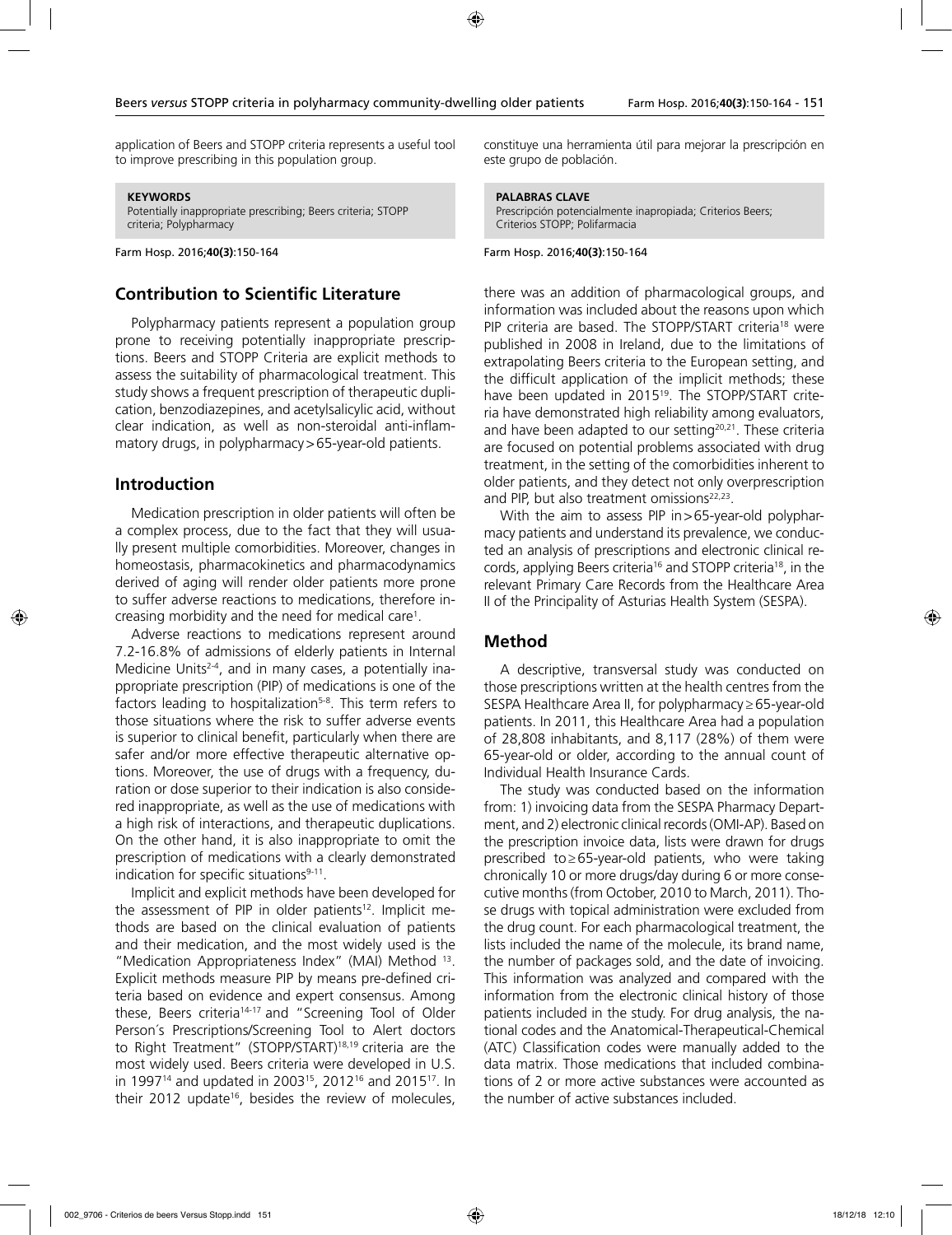In order to assess PIP, the following criteria were used: a) Beers criteria, independent of diagnosis (ID) and considering diagnosis (CD) (2012 version)<sup>16</sup> and b) STOPP criteria (2008 version)<sup>18</sup>, adapted and translated into Spanish by Delgado Silveira *et al.*20. The assessments applied for some of these criteria appear in table 1. In each of the analyzed cases, the presence of any of Beers criteria and STOPP criteria was studied. There was a calculation of the frequencies and percentages of each of the criteria analyzed. Comparisons were conducted through Chi-Square test, using the *IBM SPSS Statistics 22 Program*.

#### **Results**

The treatments for 223 patients in total were analyzed; 128 (57%) were female, with a median 78-year-old [range] age [65-96]. The median [range] of medications/day taken by the patients in the study was 12 [10-19] medications.

#### **Beers Criteria**

In total, 141 (63.2%) patients had at least one PIP according to total Beers criteria (Table 2). The median [range] of Beers criteria per patient observed was 1 [0-6]. Identified Beers criteria ID and CD are collected in Tables 3 and 4. The highest prevalence of Beers criteria was found in those drugs acting at the Central Nervous System level, followed by those used for pain management, and cardiovascular system drugs. Thus, in the Central Nervous System section, 110 (ID) and 48 (CD) patients had at least one Beers criterion; 35 patients presented some ID criterion associated with pain management, and in the cardiovascular system, 30 (ID) and 10 (CD) patients had at least one Beers criterion.

The 3 most frequent Beers Criteria ID (Table 3) were: 1) use of benzodiazepines (ID 5.5), 2) use of non-COX selective non-steroidal anti-inflammatory drugs (ID 8.2), and 3) the use of alpha-1 adrenergic blockers in the cardiovascular system (ID 4.1). Regarding Beers Criteria

|                   | Criterion                                                                                                                                                                                                                                                                                                                                                                                                                                            | Definition                                                                                                                                                                           |
|-------------------|------------------------------------------------------------------------------------------------------------------------------------------------------------------------------------------------------------------------------------------------------------------------------------------------------------------------------------------------------------------------------------------------------------------------------------------------------|--------------------------------------------------------------------------------------------------------------------------------------------------------------------------------------|
| <b>BEERS</b>      |                                                                                                                                                                                                                                                                                                                                                                                                                                                      |                                                                                                                                                                                      |
| ID 6.5            | Insulin (gradual demand)                                                                                                                                                                                                                                                                                                                                                                                                                             | Constant changes in insulin dosing regimen, without<br>improvement in hyperglycemia and some occasional<br>record of hypoglycemia.                                                   |
| CD <sub>2.4</sub> | History of falls and fractures                                                                                                                                                                                                                                                                                                                                                                                                                       | Any fall or fracture recorded within the last 3 months<br>or during the 6 months of follow-up.                                                                                       |
| CD 3.1            | Chronic constipation                                                                                                                                                                                                                                                                                                                                                                                                                                 | At least 1 constipation period requiring the use of<br>laxatives.                                                                                                                    |
| CD <sub>4.1</sub> | Chronic renal disease                                                                                                                                                                                                                                                                                                                                                                                                                                | $GFR < 30$ ml/min                                                                                                                                                                    |
| <b>STOPP</b>      |                                                                                                                                                                                                                                                                                                                                                                                                                                                      |                                                                                                                                                                                      |
| A <sub>1</sub>    | Digoxin at a long-term dose > 125mg/day with renal<br>impairment (increase in the risk of intoxication)                                                                                                                                                                                                                                                                                                                                              | Renal failure: Estimated GFR < 50 ml/min                                                                                                                                             |
| A2                | Loop diuretics for dependent ankle oedemas, without<br>clinical signs of heart failure (no evidence of their efficacy;<br>support stockings are usually more adequate).                                                                                                                                                                                                                                                                              | Extended to patients without diagnosis of<br>decompensation due to hepatic cirrhosis, ascites,<br>arterial hypertension, or severe disease.                                          |
| <b>B12</b>        | SSRI with a history of clinically significant hyponatraemia<br>(<130mmol/l non-iatrogenic in the previous 2 months).                                                                                                                                                                                                                                                                                                                                 | Hyponatraemia: Na <sup>+</sup> < 130 mmol/l, in the previous 2<br>months.                                                                                                            |
| E <sub>2</sub>    | NSAID with moderate-severe hypertension                                                                                                                                                                                                                                                                                                                                                                                                              | In ≥ 1 arterial hypertension measurement.                                                                                                                                            |
| E <sub>4</sub>    | Long-term use of NSAID (> 3 months) for relief of mild<br>articular pain in osteoarthritis.                                                                                                                                                                                                                                                                                                                                                          | Excluding topical NSAID.                                                                                                                                                             |
| E <sub>6</sub>    | NSAID with chronic renal failure (risk of renal function<br>deterioration).                                                                                                                                                                                                                                                                                                                                                                          | Renal failure: Estimated GFR < 50 ml/min.                                                                                                                                            |
| $\mathbf{I}$      | Any regular prescription of two drugs within the same<br>class: two opiates, NSAID, SSRI, loop diuretics, ACE<br>inhibitors (monotherapy within one single class must be<br>optimized before considering switch to another drug<br>class). This excludes duplicate prescriptions of drugs that<br>can be needed on demand: inhaled beta, agonists (long<br>and short-acting) for COPD and asthma, or opiates for<br>management of breakthrough pain. | Duplicate medications: molecules included in the<br>same pharmacological subgroup (third level in the<br>ATC Classification).<br>Two concurrent antiaggregant drugs during > 1 year. |

GFR: glomerular filtration rate; NSAID: non-steroidal anti-inflammatory drugs; SSRI: selective serotonin reuptake inhibitors: ACE inhibitors: angiotensin converting enzyme inhibitors; ATC: anatomical-therapeutical-chemical; COPD: chronic obstructive pulmonary disease.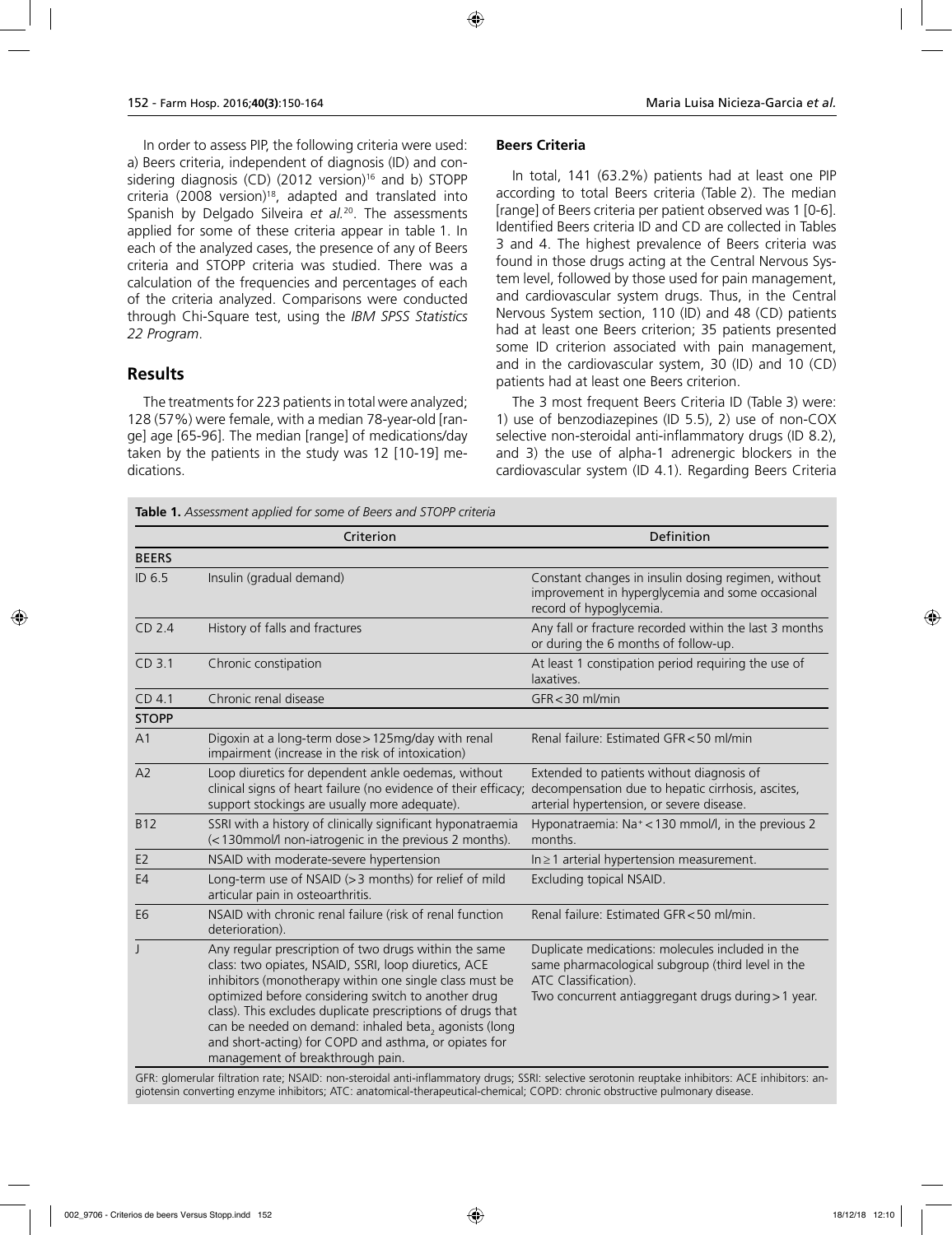|                 |                    | <b>Beers</b> | <b>STOPP</b> | Beers vs STOPP |        |
|-----------------|--------------------|--------------|--------------|----------------|--------|
| Criteria        | $\frac{0}{0}$<br>n |              | n            | $p(x^2)$       |        |
| None            | 82                 | 36.8         | 58           | 26.1           | < 0.05 |
| Some            | 141                | 63.2         | 165          | 73.9           |        |
| $\mathbf{1}$    | 71                 | 31.8         | 77           | 34.5           | 0.61   |
| 2               | 37                 | 16.6         | 33           | 14.8           | 0.70   |
| $\overline{3}$  | 19                 | 8.5          | 34           | 15.2           | < 0.05 |
| $4-6$           | 14                 | 6.3          | 21           | 9.4            | 0.29   |
| Patients, total | 223                | 100          | 223          | 100            |        |

| <b>Table 2.</b> Distribution of the criteria observed in the analyzed sample |  |  |  |  |  |  |  |  |  |
|------------------------------------------------------------------------------|--|--|--|--|--|--|--|--|--|
|------------------------------------------------------------------------------|--|--|--|--|--|--|--|--|--|

#### **Table 3.** *Identified Beers Criteria Independent of Diagnosis (ID)*

|                                                                                                                                                            |                | Patients $[n=223]$ |  |  |
|------------------------------------------------------------------------------------------------------------------------------------------------------------|----------------|--------------------|--|--|
| Beers criteria (ID)                                                                                                                                        | n              | $\frac{0}{0}$      |  |  |
| <b>ID 5 CENTRAL NERVOUS SYSTEM</b>                                                                                                                         | 110            | 49.3               |  |  |
| ID 5.5 Benzodiazepines                                                                                                                                     |                |                    |  |  |
| Lorazepam (41), Alprazolam (19), Clorazepate (10), Diazepam (9),<br>Alprazolam + Clorazepate (2), Alprazolam + Flurazepam (2), Clorazepate + Lorazepam (1) | 84             |                    |  |  |
| ID 5.2 First and Second Generation Antipsychotic Drugs                                                                                                     |                |                    |  |  |
| Quetiapine (5), Haloperidol (2), Risperidone (2), Aripiprazole (1), Olanzapine (1)                                                                         | 11             |                    |  |  |
| ID 5.8 Non-Benzodiazepine Hypnotics                                                                                                                        |                |                    |  |  |
| Zolpidem (9)                                                                                                                                               | 9              |                    |  |  |
| ID 5.1 Tricyclic Antidepressants                                                                                                                           |                |                    |  |  |
| Amitriptyline (4), Clomipramine (1), Doxepin (1)                                                                                                           | 6              |                    |  |  |
| <b>ID 8 PAIN MANAGEMENT</b>                                                                                                                                | 35             | 15.7               |  |  |
| ID 8.2 Selective Non-COX NSAID                                                                                                                             |                |                    |  |  |
| Ibuprofen (14), Diclofenac (13), Meloxicam (3), Naproxen (1), Diclofenac + Ibuprofen (1),<br>Diclofenac + Naproxen (1), Ibuprofen + Naproxen (1)           | 34             |                    |  |  |
| ID 8.3 Indomethacin                                                                                                                                        | $\mathcal{I}$  |                    |  |  |
| <b>ID 4 CARDIOVASCULAR SYSTEM</b>                                                                                                                          | 30             | 13.4               |  |  |
| ID 4.1 Alpha-1 Blockers                                                                                                                                    |                |                    |  |  |
| Doxazosin (15), Doxazosin + Terazosin (1)                                                                                                                  | 16             |                    |  |  |
| ID 4.3 Class Ia, Ic, III Antiarrhythmic Drugs                                                                                                              |                |                    |  |  |
| Amiodarone (8), Dronedarone (5)                                                                                                                            | 13             |                    |  |  |
| ID 4.6 Spironolactone > 25 mg/day                                                                                                                          | $\mathcal I$   |                    |  |  |
| <b>ID 6 ENDOCRINE SYSTEM</b>                                                                                                                               | 3              | 1.3                |  |  |
| ID 6.5 Insulin (gradual demand)                                                                                                                            | 3              |                    |  |  |
| <b>ID 1 ANTICHOLINERGIC DRUGS</b>                                                                                                                          | $\overline{2}$ | 0.9                |  |  |
| <b>ID 1.1. First Generation Antihistamines</b>                                                                                                             |                |                    |  |  |
| Hydroxyzine (2)                                                                                                                                            | 2              |                    |  |  |

CD (Table 4), the three most frequently observed criteria were: 1) the use of inhaled anticholinergic drugs or strongly anticholinergic drugs, except for urinary antimuscarinic drugs with lower urinary tract symptoms or benign prostatic hyperplasia (CD 4.3), 2), the use of benzodiaze-

pines, antipsychotic drugs, zolpidem or  $H_2$  antihistamines, in patients with dementia or cognitive deterioration (CD 2.3), and 3) selective serotonin reuptake inhibitors, benzodiazepines, zolpidem or antipsychotic drugs in patients with a history of falls and fractures (CD 2.4).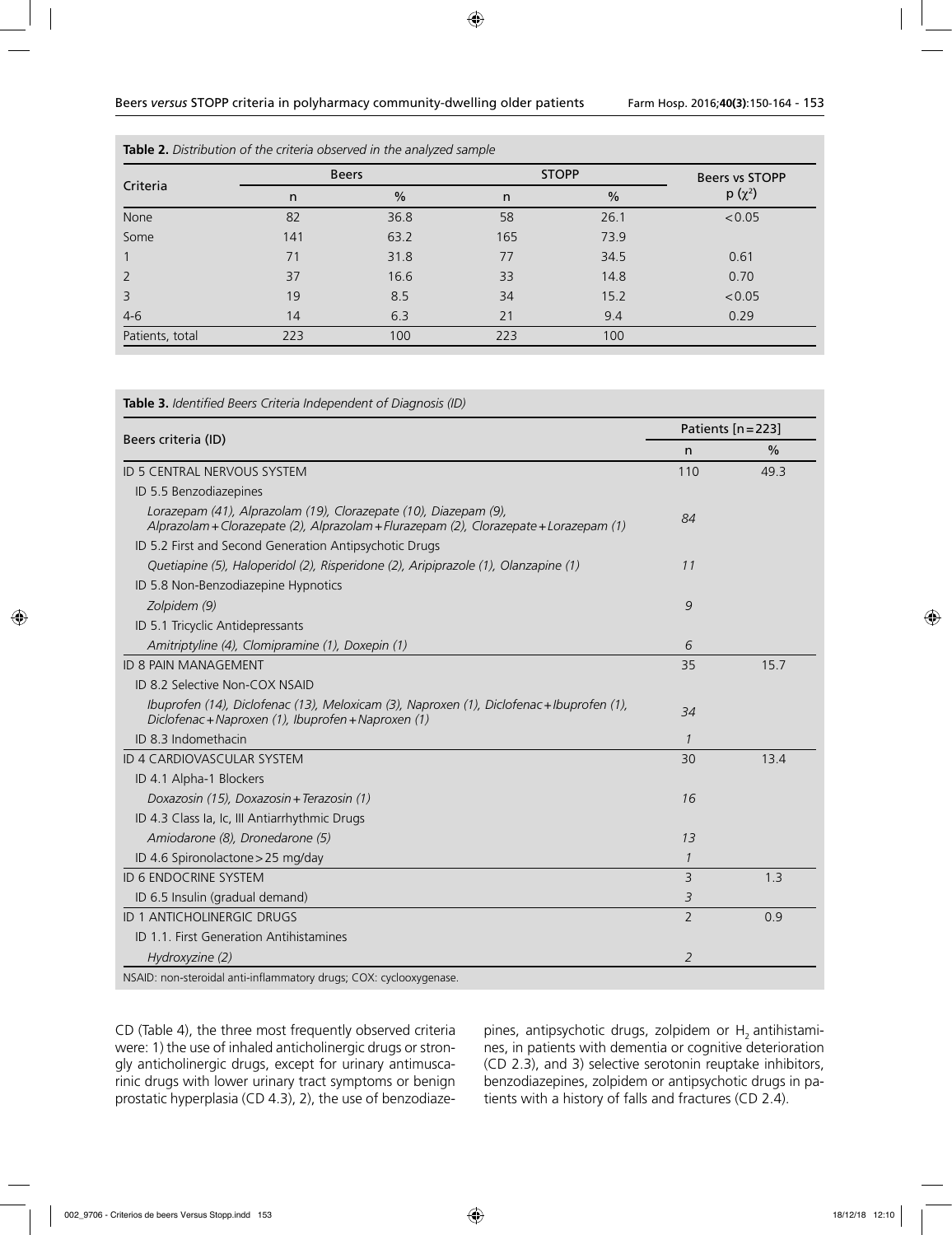| Table 4. Identified Beers Criteria Considering Diagnosis (CD) |  |  |  |  |
|---------------------------------------------------------------|--|--|--|--|
|---------------------------------------------------------------|--|--|--|--|

| Beers criteria (CD)                                                                                                                                                                                                                                    |    | Patients [n = 223] |
|--------------------------------------------------------------------------------------------------------------------------------------------------------------------------------------------------------------------------------------------------------|----|--------------------|
|                                                                                                                                                                                                                                                        | n  | $\%$               |
| CD 2 CENTRAL NERVOUS SYSTEM                                                                                                                                                                                                                            | 48 | 21.5               |
| CD 2.3 Dementia and cognitive deterioration                                                                                                                                                                                                            |    |                    |
| Benzodiazepines (13), Benzodiazepines + Antipsychotic Drugs (3), Antipsychotic Drugs (2),<br>Zolpidem (2), H2 Antihistamines + Benzodiazepines (1)                                                                                                     | 21 |                    |
| CD 2.4 History of falls and fractures                                                                                                                                                                                                                  |    |                    |
| Benzodiazepines (10), SSRI (3), Antipsychotic Drugs (1), Benzodiazepines + SSRI (1),<br>Benzodiazepines + Antipsychotic Drugs (1), Benzodiazepines + Zolpidem (1),<br>SSRI + Antipsychotic Drugs (1), Benzodiazepines + SSRI + Antipsychotic Drugs (1) | 19 |                    |
| CD 2.5 Insomnia                                                                                                                                                                                                                                        |    |                    |
| Theophylline (5)                                                                                                                                                                                                                                       | 5  |                    |
| CD 2.2 Delirium                                                                                                                                                                                                                                        |    |                    |
| Benzodiazepines (3)                                                                                                                                                                                                                                    | 3  |                    |
| CD 4 RENAL SYSTEM AND URINARY TRACT                                                                                                                                                                                                                    | 27 | 12.1               |
| CD 4.3 Lower Urinary Tract Symptoms; Benign Prostatic Hyperplasia                                                                                                                                                                                      |    |                    |
| Inhaled Anticholinergic Drugs (10), Antipsychotic Drugs (5), Paroxetine (4), Amitriptyline (1),<br>Biperiden (1), Tizanidine (1), Inhaled Anticholinergic Drugs + Paroxetine (1)                                                                       | 23 |                    |
| CD 4.4 Stress or Mixed Urinary Incontinence                                                                                                                                                                                                            |    |                    |
| Doxazosin (4)                                                                                                                                                                                                                                          | 4  |                    |
| CD 1 CARDIOVASCULAR SYSTEM                                                                                                                                                                                                                             | 10 | 4.4                |
| CD1.1 Heart Failure                                                                                                                                                                                                                                    |    |                    |
| NSAID (6), NSAID + Dronedarone (1)                                                                                                                                                                                                                     | 7  |                    |
| CD 1.2 Syncope                                                                                                                                                                                                                                         |    |                    |
| Doxazosin (1), Doxazosin + Galantamine (1), Doxazosin + Terazosin (1)                                                                                                                                                                                  | 3  |                    |
| CD 3 GI SYSTEM                                                                                                                                                                                                                                         | 6  | 2.7                |
| CD 3.1 Chronic Constipation                                                                                                                                                                                                                            |    |                    |
| Solifenacin (1), Diltiazem (1), Tizanidine (1), Risperidone (1), Solifenacin + Trospium (1),<br>Quetiapine + Solifenacin (1)                                                                                                                           | 6  |                    |

SSRI: selective serotonin reuptake inhibitors; NSAID: non-steroid anti-inflammatory drugs.

#### **STOPP Criteria**

Out of all the patients analyzed, 165 (73.9%) had at least one PIP according to STOPP criteria (Table 2). The median [range] of STOPP criteria observed was 1 [0-6]. The drugs involved affected more frequently the cardiovascular and musculoskeletal system, and the central nervous system (Table 5). Therapeutic duplication, longterm use of benzodiazepines with long half-life, and the use of acetylsalicylic acid at doses>150mg/day were the 3 STOPP criteria most frequently observed. The most frequent duplications were associated with the use of antiaggregant drugs, non-steroidal anti-inflammatory drugs, benzodiazepines, and antidepressants.

#### **Discussion**

The prevalence of PIP observed in our study, by applying both STOPP and Beers criteria, was high compared with some previous publications<sup>21,23-28</sup>. However, the number of medications received seems to be directly related with PIP frequency<sup>29</sup>. This is probably the reason why PIP rates are usually superior in hospitalized patients<sup>21,30-33</sup> vs. patients seen by Primary Care<sup>21,24,34</sup>. Our study is focused on the analysis of PIP in patients with a high polypharmacy level, with 12 [10-19] medications/ day, which might explain the high prevalence observed.

Moreover, we have detected PIP most frequently when applying STOPP criteria than Beers criteria, which coincides with a great part of previous observations <sup>23,35,36</sup>. Thus, an European study published in 2011<sup>37</sup>, which analyzed PIP in hospitals located in Switzerland, Spain, Belgium, Italy, Czech Republic and Ireland, found in all countries a higher number of PIP with STOPP criteria than with Beers criteria. Subsequently, Blanco-Reina *et al.*<sup>34</sup> have analyzed PIP in outpatients, using Beers criteria (2003 version), STOPP criteria, and Beers criteria (2012 version); the PIP rates observed were 24.3%, 35.4% and 44%, respectively. However, our study, whe-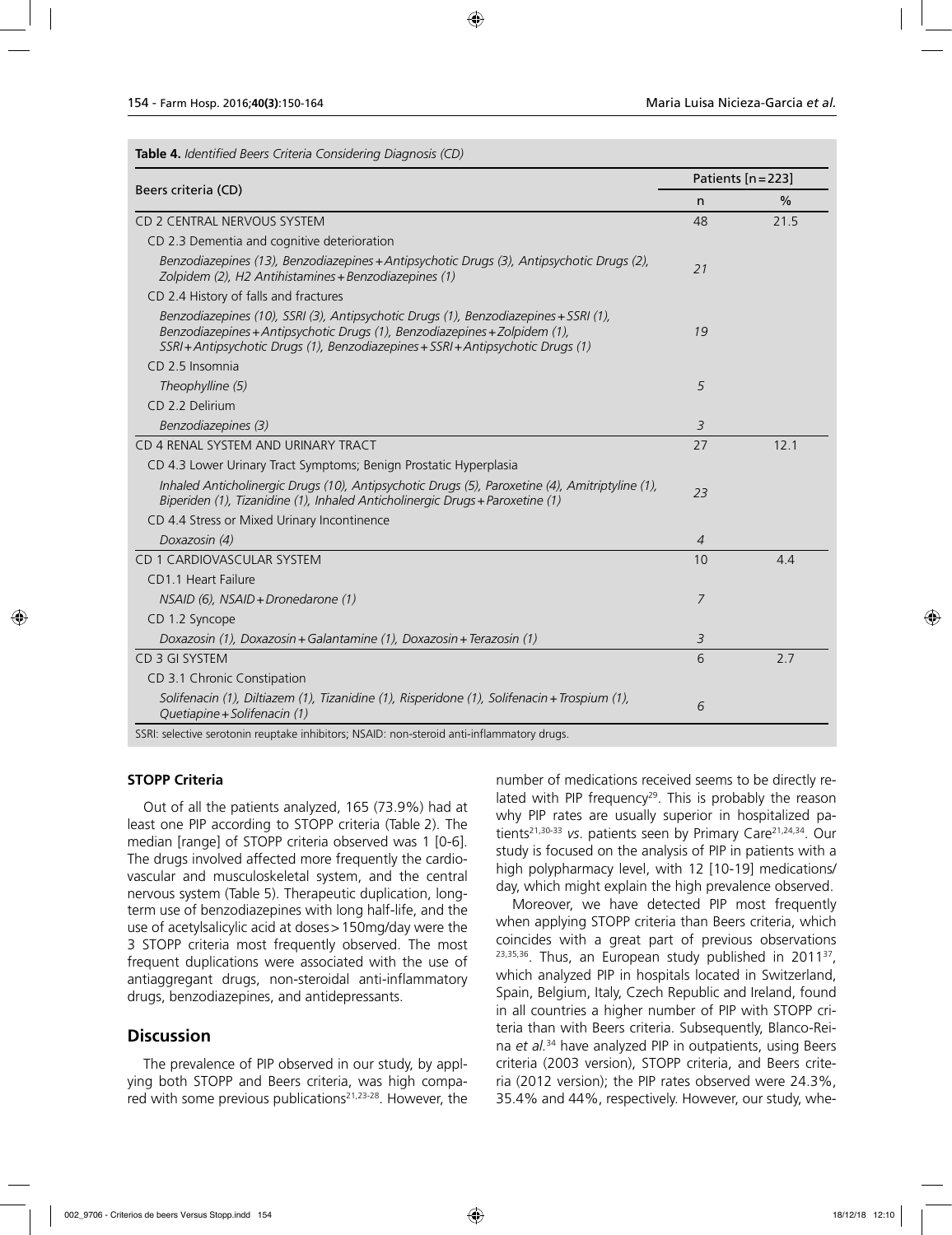| Table 5. STOPP criteria identified with $a \leq 6$ frequency |  |  |  |
|--------------------------------------------------------------|--|--|--|
|--------------------------------------------------------------|--|--|--|

|   | <b>STOPP</b> criteria<br>A Cardiovascular<br>arterial disease, or arterial occlusive disease (not indicated).<br>higher efficacy).<br>2<br>evidence of their efficacy; support stockings are usually more adequate).<br>17 ASA, clopidogrel, dipyridamole, warfarin or acenocoumarol with a concurrent<br>bleeding disorder (high risk of bleeding).<br>Non-cardioselective beta-blockers with COPD (risk of bronchospasm).<br>5.<br>Central Nervous System and Psychotropic Drugs<br>Prolonged use (> 1 month) of long-acting benzodiazepines (chlordiazepoxide,<br>7<br>(diazepam) (risk of prolonged sedation, confusion, balance disorders, falls).<br>Musculoskeletal System<br>4<br>NSAID with chronic renal failure (risk of renal function deterioration).<br>6<br>NSAID with heart failure (risk of worsening heart failure).<br>3<br>H Drugs that adversely affect fallers (1 or more falls during the past 3 months).<br>Benzodiazepines (sedatives, they can reduce sensorium, there is balance<br>deterioration).<br>Long-term opiates in those with recurrent falls (risk of somnolence, postural<br>5<br>hypotension, vertigo).<br><b>Analgesic Drugs</b> |                                                                                                                                                                                                                                                                                                                                                                                                                                                        | Patients [n = 223] |               |  |
|---|--------------------------------------------------------------------------------------------------------------------------------------------------------------------------------------------------------------------------------------------------------------------------------------------------------------------------------------------------------------------------------------------------------------------------------------------------------------------------------------------------------------------------------------------------------------------------------------------------------------------------------------------------------------------------------------------------------------------------------------------------------------------------------------------------------------------------------------------------------------------------------------------------------------------------------------------------------------------------------------------------------------------------------------------------------------------------------------------------------------------------------------------------------------------------|--------------------------------------------------------------------------------------------------------------------------------------------------------------------------------------------------------------------------------------------------------------------------------------------------------------------------------------------------------------------------------------------------------------------------------------------------------|--------------------|---------------|--|
|   |                                                                                                                                                                                                                                                                                                                                                                                                                                                                                                                                                                                                                                                                                                                                                                                                                                                                                                                                                                                                                                                                                                                                                                          |                                                                                                                                                                                                                                                                                                                                                                                                                                                        | n                  | $\frac{0}{0}$ |  |
|   |                                                                                                                                                                                                                                                                                                                                                                                                                                                                                                                                                                                                                                                                                                                                                                                                                                                                                                                                                                                                                                                                                                                                                                          |                                                                                                                                                                                                                                                                                                                                                                                                                                                        |                    |               |  |
|   |                                                                                                                                                                                                                                                                                                                                                                                                                                                                                                                                                                                                                                                                                                                                                                                                                                                                                                                                                                                                                                                                                                                                                                          | 13 ASA with no history of ischemic cardiopathy, cerebrovascular condition or peripheral                                                                                                                                                                                                                                                                                                                                                                | 30                 | 13.5          |  |
|   |                                                                                                                                                                                                                                                                                                                                                                                                                                                                                                                                                                                                                                                                                                                                                                                                                                                                                                                                                                                                                                                                                                                                                                          | 12 ASA at doses > 150mg per day (increase in the risk of bleeding, without evidence of                                                                                                                                                                                                                                                                                                                                                                 | 22                 | 9.9           |  |
|   |                                                                                                                                                                                                                                                                                                                                                                                                                                                                                                                                                                                                                                                                                                                                                                                                                                                                                                                                                                                                                                                                                                                                                                          | Loop diuretics for dependent ankle oedema, without clinical signs of heart failure (no                                                                                                                                                                                                                                                                                                                                                                 | 10                 | 4.5           |  |
|   |                                                                                                                                                                                                                                                                                                                                                                                                                                                                                                                                                                                                                                                                                                                                                                                                                                                                                                                                                                                                                                                                                                                                                                          |                                                                                                                                                                                                                                                                                                                                                                                                                                                        | 6                  | 2.7           |  |
|   |                                                                                                                                                                                                                                                                                                                                                                                                                                                                                                                                                                                                                                                                                                                                                                                                                                                                                                                                                                                                                                                                                                                                                                          |                                                                                                                                                                                                                                                                                                                                                                                                                                                        | 6                  | 2.7           |  |
| B |                                                                                                                                                                                                                                                                                                                                                                                                                                                                                                                                                                                                                                                                                                                                                                                                                                                                                                                                                                                                                                                                                                                                                                          |                                                                                                                                                                                                                                                                                                                                                                                                                                                        |                    |               |  |
|   |                                                                                                                                                                                                                                                                                                                                                                                                                                                                                                                                                                                                                                                                                                                                                                                                                                                                                                                                                                                                                                                                                                                                                                          | flurazepam, nitrazepam, clorazepate) or benzodiazepines with long-acting metabolites                                                                                                                                                                                                                                                                                                                                                                   | 54                 | 24.2          |  |
| E |                                                                                                                                                                                                                                                                                                                                                                                                                                                                                                                                                                                                                                                                                                                                                                                                                                                                                                                                                                                                                                                                                                                                                                          |                                                                                                                                                                                                                                                                                                                                                                                                                                                        |                    |               |  |
|   |                                                                                                                                                                                                                                                                                                                                                                                                                                                                                                                                                                                                                                                                                                                                                                                                                                                                                                                                                                                                                                                                                                                                                                          | Long-term use of NSAID (> 3 months) for relief of mild articular pain in osteoarthritis.                                                                                                                                                                                                                                                                                                                                                               | 23                 | 10.3          |  |
|   |                                                                                                                                                                                                                                                                                                                                                                                                                                                                                                                                                                                                                                                                                                                                                                                                                                                                                                                                                                                                                                                                                                                                                                          |                                                                                                                                                                                                                                                                                                                                                                                                                                                        | 10                 | 4.4           |  |
|   |                                                                                                                                                                                                                                                                                                                                                                                                                                                                                                                                                                                                                                                                                                                                                                                                                                                                                                                                                                                                                                                                                                                                                                          |                                                                                                                                                                                                                                                                                                                                                                                                                                                        | $\overline{7}$     | 3.1           |  |
|   |                                                                                                                                                                                                                                                                                                                                                                                                                                                                                                                                                                                                                                                                                                                                                                                                                                                                                                                                                                                                                                                                                                                                                                          |                                                                                                                                                                                                                                                                                                                                                                                                                                                        |                    |               |  |
|   |                                                                                                                                                                                                                                                                                                                                                                                                                                                                                                                                                                                                                                                                                                                                                                                                                                                                                                                                                                                                                                                                                                                                                                          |                                                                                                                                                                                                                                                                                                                                                                                                                                                        | 14                 | 6.3           |  |
|   |                                                                                                                                                                                                                                                                                                                                                                                                                                                                                                                                                                                                                                                                                                                                                                                                                                                                                                                                                                                                                                                                                                                                                                          |                                                                                                                                                                                                                                                                                                                                                                                                                                                        | 12                 | 5.4           |  |
|   |                                                                                                                                                                                                                                                                                                                                                                                                                                                                                                                                                                                                                                                                                                                                                                                                                                                                                                                                                                                                                                                                                                                                                                          |                                                                                                                                                                                                                                                                                                                                                                                                                                                        |                    |               |  |
|   | 3                                                                                                                                                                                                                                                                                                                                                                                                                                                                                                                                                                                                                                                                                                                                                                                                                                                                                                                                                                                                                                                                                                                                                                        | Long-term opiates in those with dementia, except when indicated for palliative care<br>or management of moderate/ severe pain syndrome (risk of worsening cognitive<br>deterioration).                                                                                                                                                                                                                                                                 | 7                  | 3.1           |  |
| J |                                                                                                                                                                                                                                                                                                                                                                                                                                                                                                                                                                                                                                                                                                                                                                                                                                                                                                                                                                                                                                                                                                                                                                          | <b>Duplicate Drug Classes</b>                                                                                                                                                                                                                                                                                                                                                                                                                          |                    |               |  |
|   |                                                                                                                                                                                                                                                                                                                                                                                                                                                                                                                                                                                                                                                                                                                                                                                                                                                                                                                                                                                                                                                                                                                                                                          | Any regular prescription of two drugs within the same class: two concurrent opiates,<br>NSAID, SSRI, loop diuretics, ACE inhibitors (monotherapy within one single class must<br>be optimized before considering switch to another drug class). This excludes duplicate<br>prescriptions of drugs that can be needed on demand: inhaled beta, agonists (long and<br>short-acting) for COPD and asthma, or opiates for management of breakthrough pain. | 58                 | 26            |  |

ASA: acetylsalicylic acid; NSAID: non-steroidal anti-inflammatory drugs; SSRI: selective serotonin reuptake inhibitors; ACE inhibitors: angiotensin converting enzyme inhibitors; COPD: chronic obstructive pulmonary disease.

re the 2012 version of Beers criteria was used, detected higher PIP rates than with STOPP criteria. In our opinion, these differences could be based on differences in the sample of patients analyzed. Specifically, patients in our study were taking at least 10 medications/day, while in the study by Blanco-Reina *et al.*34, the mean number of medications was  $4.5 \pm 2.9$ . This also coincides with the fact that the STOPP criteria most frequently observed in our study was medication duplication, while in the study by Blanco-Reina *et al.*<sup>34</sup> this was the 5<sup>th</sup> most frequent STOPP criteria.

The three pharmacological groups mostly associated with PIP in our study were benzodiazepines, antiaggregant drugs, and non-steroidal anti-inflammatory drugs.

By applying the STOPP criteria we found, similarly to some previous studies $24,27$ , a high PIP with drugs involving the cardiovascular system, followed by those involving the central nervous system; while when applying Beers criteria, we observed that the first place was for PIP of drugs involving the central nervous system, maybe because these criteria include, besides the prescription of long-acting benzodiazepines, also the prescription of intermediate or short-acting benzodiazepines, which can cause adverse reactions such as falls, fractures, and cognitive deterioration in elderly patients<sup>38</sup>. The second cause of PIP, according to Beers criteria ID, was the use of non-COX-2 selective non-steroidal anti-inflammatory drugs, which coincides with other studies<sup>28,31</sup>. The pro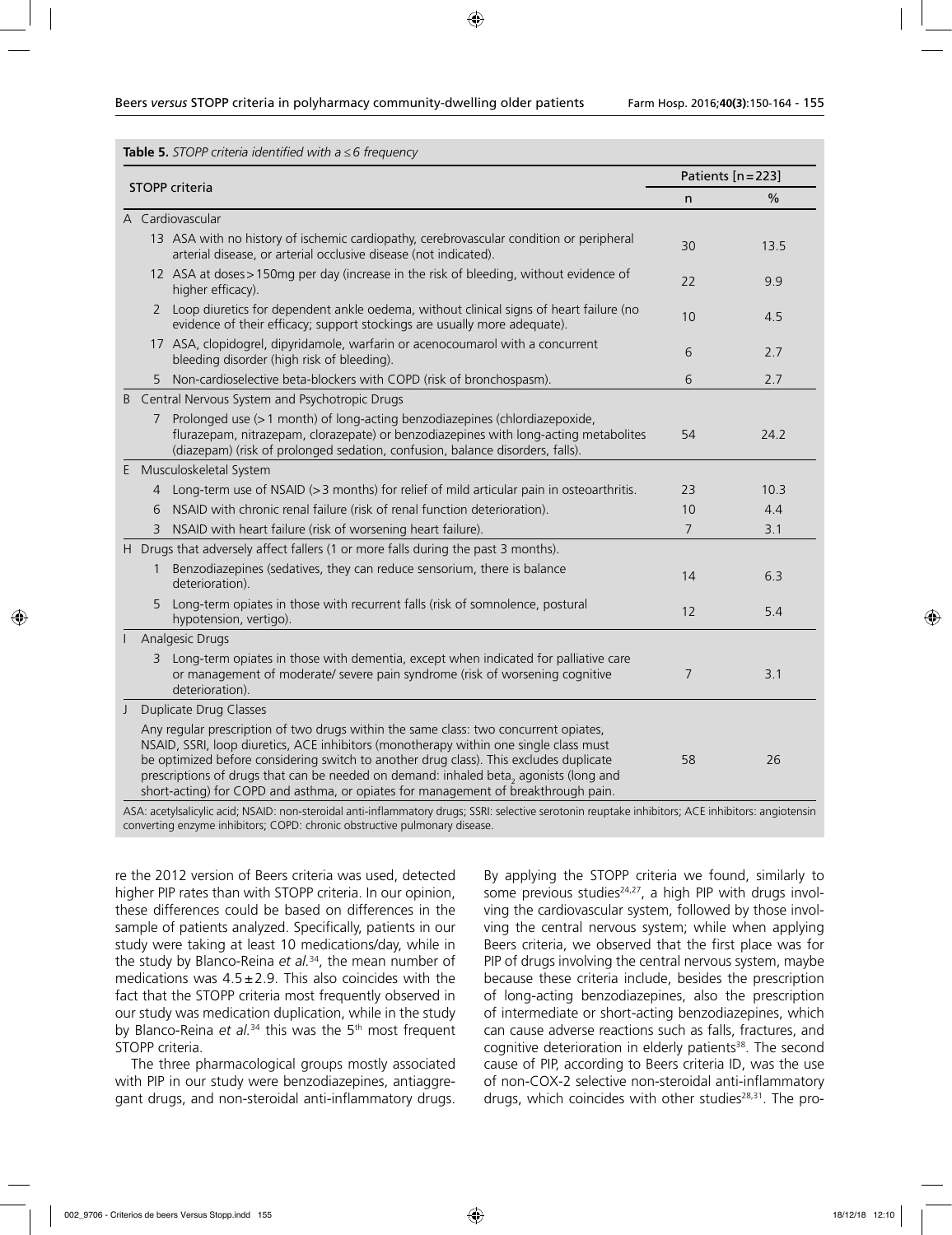longed use of non-steroidal anti-inflammatory drugs for chronic mild pain in osteoarthritis was also present to a high rate in the STOPP Criteria, coinciding with previous studies<sup>24,39</sup>. Besides, acetylsalicylic acid was involved as the third most frequent STOPP criteria due to excessive use, thus confirming the variability in antiaggregant treatments for primary and secondary cardiovascular prevention.

Collecting the prescription invoicing data confirmed through OMI-AP electronic clinical records has allowed us to conduct an in-depth study of PIP frequency, and to offer reliable information about patients' chronic treatment. However, our study presents the limitation of the insufficient completion of some clinical records, which made it difficult to identify some criteria. Another limitation was the lack of real assessment of the clinical signs of patients, in order to evaluate, for example, the presence of oedemas or the intensity of articular pain in osteoarthritis.

In 2015, while this study was being conducted, new updates were published for Beers criteria<sup>17</sup> and STOPP/ START criteria<sup>19</sup>. If we had applied these new versions, our results might have been different, maybe with an even higher PIP rate detected through both criteria.

In conclusion, we have observed there is a high prevalence of PIP in highly polypharmacyolder patients, detected both with Beers criteria and STOPP criteria, The most frequent causes for PIP were therapeutic duplications, as well as the conditions of use for benzodiazepines, antiaggregant drugs, and non-steroidal anti-inflammatory drugs. In our opinion, the simultaneous application of Beers and STOPP criteria represents a useful tool for PIP screening in polymedicated community-dwelling older patients.

## **Conflict of Interest**

None.

## **Bibliography**

- 1. Gallagher PF, Bazry P, Mahony D. Inappropriate prescribing in the elderly. J Clin Pharm Ther. 2007;32:113–21.
- 2. Garijo B, de Abajo FJ, Castro MA, Lopo CR, Carcas A, Frías J. Hospitalizaciones motivadas por fármacos: un estudio prospectivo. Rev Clin Esp. 1991;188:7–12.
- 3. Alcalde Tirado P, Dapena Díaz MD, Nieto MD, Fontecha BJ. Ingreso hospitalario atribuible a efectos adversos medicamentosos. Rev Esp Geriatr Gerontol. 2001;36:340–4.
- 4. Alonso P, Otero MJ, Fernández M. Ingresos hospitalarios causados por medicamentos: incidencia, características y coste. Farm Hosp. 2002;26:77–89.
- 5. Mannesse CK, Derkx FH, de Ridder MA, Man in 't Veld AJ, van der Cammen TJ. Contribution of adverse drug reactions to hospital admission of older patients. Age Ageing. 2000;29:35–9.
- 6. Sinha U, Raha S, Wilkins E. Adverse drug reactions and hospital admission of older patients. Age Ageing. 2000;29:551–2.
- 7. Martín Martínez MA, Carmona R, Escortell E, Rico M, Sarría A. Factores asociados a reingresos hospitalarios en pacientes de edad avanzada. Aten Primaria. 2011;43:117–24.
- 9. Rochon PA, Gurwitz JH. Prescribing for seniors: neither too much nor too little. JAMA. 1999;282:113–5.
- 10. Gavilán E, Villafaina A. Polimedicación y Salud. Estrategias para la adecuación terapéutica. Consejería de Sanidad y Dependencia. Junta de Extremadura; 2011.
- 11. Ministerio de Sanidad, Servicios Sociales e Igualdad. Estrategia para el abordaje de la cronicidad en el Sistema Nacional de Salud. 2012 [citado 30-04-2015]; Disponible en: http://www.msssi.gob. es/organizacion/sns/planCalidadSNS/pdf/ESTRATEGIA\_ABORDA-JE\_CRONICIDAD.pdf
- 12. Spinewine A, Schmader KE, Barber N, Hughes C, Lapane KL, Swine C, *et al.* Appropriate prescribing in elderly people: how well can it be measured and optimised?. Lancet. 2007;370:173–84.
- 13. Hanlon JT, Schmader KE, Samsa GP, Weinberger M, Uttech KM, Lewis IK, *et al.* A method for assessing drug therapy appropriateness. J Clin Epidemiol. 1992;45:1045–51.
- 14. Beers MH, Ouslander JG, Rollingher I, Reuben DB, Brooks J, Beck JC. Explicit criteria for determining inappropriate medication use in nursing home residents. UCLA Division of Geriatric Medicine. Arch Intern Med. 1991;151:1825–32.
- 15. Fick DM, Cooper JW, Wade WE, Waller JL, Maclean JR, Beers MH. Updating the Beers criteria for potentially inappropriate medication use in older adults: results of a US consensus panel of experts. Arch Intern Med. 2003;163:2716–24.
- 16. The American Geriatrics Society 2012 Beers Criteria Update Expert Panel. American Geriatrics Society Updated Beers Criteria for Potentially Inappropriate Medication Use in Older Adults. J Am Geriatr Soc. 2012;60:616–31.
- 17. By the American Geriatrics Society 2015 Beers Criteria Update Expert Panel.American Geriatrics Society 2015 Updated Beers Criteria for Potentially Inappropriate Medication Use in Older Adults. J Am Geriatr Soc. 2015;63:2227-46.
- 18. Gallagher P, Ryan C, Byrne S, Kennedy J, O'Mahony D. STOPP (Screening Tool of Older Person's Prescriptions) and START (Screening Tool to Alert doctors to Right Treatment). Consensus validation. Int J Clin Pharmacol Ther. 2008;46:72–83.
- 19. O'Mahony D, O'Sullivan D, Byrne S, O'Connor MN, Ryan C, Gallagher P. STOPP/START criteria for potentially inappropriate prescribing in older people: version 2. Age Ageing. 2015;44:213–8.
- 20. Delgado Silveira E, Muñoz García M, Montero ErrasquínB, Sánchez Castellano C, Gallagher PF, Cruz-Jentoft AJ. Prescripción inapropiada de medicamentos en los pacientes mayores: los criterios STOPP/START. Rev Esp Geriatr Gerontol. 2009;44:273–9.
- 21. Delgado Silveira E, Montero Errasquín B, Muñoz García M, Vélez-Díaz-Pallarés M, Lozano Montoya I, Sánchez-Castellano C, *et al.* Cruz-Jentoft AJ. [Improving drug prescribing in the elderly: a new edition of STOPP/START criteria]. Rev Esp Geriatr Gerontol. 2015;50:89-96.
- 22. Dimitrow MS, Airaksinen MSA, Kivelä S-L, Lyles A, Leikola SNS. Comparison of prescribing criteria to evaluate the appropriateness of drug treatment in individuals aged 65 and older: a systematic review. J Am Geriatr Soc. 2011;59:1521–30.
- 23. Conejos Miquel MD, Sánchez Cuervo M, Delgado Silveira E, Sevilla Machuca I, González-Blazquez S, Montero Erasquin B, *et al.* Potentially inappropriate drug prescription in older subjects across health. Eur Geriatr Med. 2010;1:9–14.
- 24. Mera F, Mestre D, Almeda J, Ferrer A, Formiga F, Rojas S, *et al.* Paciente anciano y medicación crónica inapropiada en la comunidad ¿somos conscientes de ello?.Rev Esp Geriatr Gerontol. 2011;46:125–30.
- 25. SotocaMomblona JM, Anglada Martínez H, Molas Ferrer G, Fontanals Martínez S, Rovira Illamola M, Sebastián Montal L. Aplicación de los nuevos criterios de prescripción inadecuada STOPP-START a pacientes geriátricos institucionalizados. FAP. 2011;9:2–7.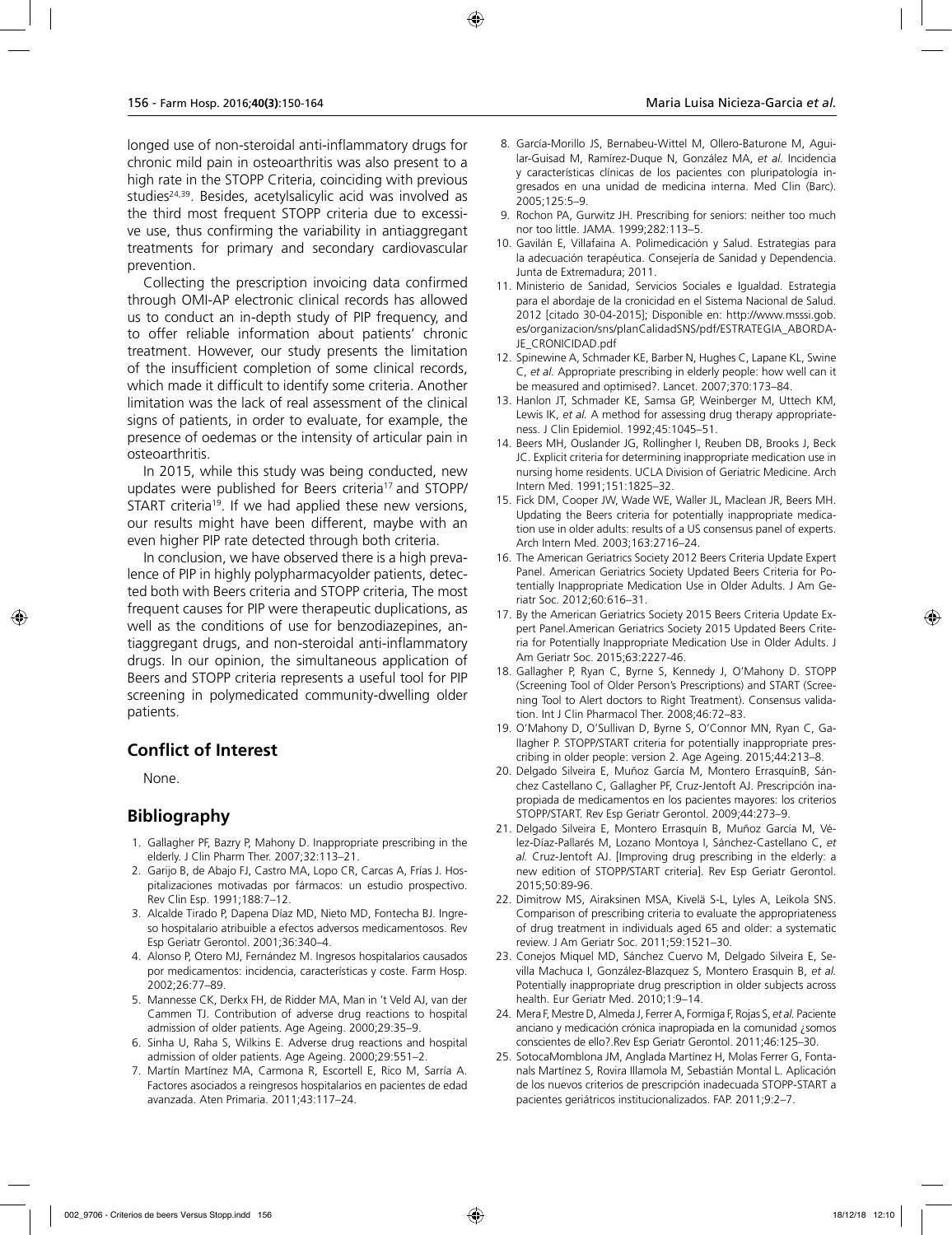- 26. Molina López T, Caraballo Camacho M de la O, Palma Morgado D, López Rubio S, Domínguez Camacho JC, Morales Serna JC. Prevalencia de polimedicación y riesgo vascular en la población mayor de 65 años. Aten Primaria. 2012;44:216–22.
- 27. Parodi López N, Villán VillánYF, Granados Menéndez MI, Royuela A. Prescripción potencialmente inapropiada en mayores de 65 años en un centro de salud de atención primaria. Aten Primaria. 2014;46:290–7.
- 28. Nishtala PS, Bagge ML, Campbell AJ, Tordoff JM. Potentially inappropriate medicines in a cohort of community-dwelling older people in New Zealand. Geriatr Gerontol Int. 2014;14:89–93.
- 29. San-José A, Agustí A, Vidal X, Formiga F, López-Soto A, Fernández-Moyano A, *et al.* Inappropriate prescribing to older patients admitted to hospital: a comparison of different tools of misprescribing and underprescribing. Eur J Intern Med. 2014 ;25:710-6.
- 30. Lang PO, Hasso Y, Dramé M, Vogt-Ferrier N, Prudent M, Gold G, *et al.* Potentially inappropriate prescribing including under-use amongst older patients with cognitive or psychiatric co-morbidities. Age Ageing. 2010;39:373–81.
- 31. Hudhra K, García-Caballos M, Jucja B, Casado-Fernández E, Espigares-Rodriguez E, Bueno-Cavanillas A. Frequency of potentially inappropriate prescriptions in older people at discharge according to Beers and STOPP criteria. Int J Clin Pharm. 2014;36:596–603.
- 32. Tosato M, Landi F, Martone AM, Cherubini A, Corsonello A, Volpato S, *et al.* Potentially inappropriate drug use among hospitalised older adults: results from the CRIME study. Age Ageing. 2014;43:767–73.
- 33. GalánRetamal C, GarridoFernández R, FernándezEspínola S, Ruiz Serrato A, García Ordóñez MA, Padilla Marín V. [Prevalence of po-

tentially inappropriate medication in hospitalized elderly patients by using explicit criteria]. Farm Hosp. 2014;38:305-16.

- 34. Blanco-Reina E, Ariza-Zafra G, Ocaña-Riola R, León-Ortiz M. 2012 American Geriatrics Society Beers criteria: enhanced applicability for detecting potentially inappropriate medications in European older adults? A comparison with the Screening Tool of Older Person's Potentially Inappropriate Prescriptions. J Am Geriatr Soc. 2014;62:1217–23.
- 35. ÚbedaUbeda A, Ferrándiz L, Maicas N, Gomez C, Bonet M, Peris JE. Potentially inappropriate prescribing in institutionalised older patients in Spain: the STOPP-START criteria compared with the Beers criteria. Pharm Pract (Granada). 2012;10:83-91.
- 36. Gallagher P, O'Mahony D. STOPP (Screening Tool of Older Persons' potentially inappropriate Prescriptions): application to acutely ill elderly patients and comparison with Beers' criteria. Age Ageing. 2008;37:673–9
- 37. Gallagher P, Lang PO, Cherubini A, Topinková E, Cruz-Jentoft A, Montero Errasquín B, Mádlová P, Gasperini B, Baeyens H, Baeyens JP, Michel JP, O'Mahony D. Prevalence of potentially inappropriate prescribing in an acutely ill population of older patients admitted to six European hospitals. Eur J ClinPharmacol. 2011; 67:1175- 88.
- 38. Marcum ZA, Hanlon JT. Commentary on the new American Geriatric Society Beers criteria for potentially inappropriate medication use in older adults. Am J Geriatr Pharmacother. 2012;10:151–9.
- 39. Candela Marroquín E, Mateos Iglesias N, Palomo Cobos L. Adecuación de la prescripción farmacéutica en personas de 65 años o más en centros de salud docentes de Cáceres. Rev Esp Salud Pública. 2012;86:419–34.

#### **Aportación a la literatura científica**

Los pacientes polimedicados constituyen una población proclive a sufrir prescripciones potencialmente inapropiadas. Los criterios de Beers y STOPP son métodos explícitos para evaluar la idoneidad del tratamiento farmacológico. Este estudio pone de manifiesto una frecuente prescripción de duplicidades terapéuticas, benzodiazepinas, ácido acetil salicílico, sin una clara indicación, y antiinflamatorios no esteroideos, en pacientes polimedicados mayores de 65 años.

#### **Introducción**

La prescripción de medicamentos en los pacientes mayores suele ser un proceso complejo debido a que habitualmente presentan múltiples comorbilidades. Además los cambios en la homeostasis, farmacocinética y farmacodinamia derivados del envejecimiento, hacen a las personas mayores más proclives a sufrir reacciones adversas a medicamentos, lo que incrementa la morbilidad y, por tanto, la necesidad de asistencia sanitaria<sup>1</sup>.

Las reacciones adversas a medicamentos suponen entre un 7,2-16,8% de ingresos de pacientes mayores en los Servicios de Medicina Interna<sup>2-4</sup>, siendo, en muchos casos, la prescripción potencialmente inapropiada (PPI) de medicamentos, uno de los factores responsables5-8.

Este término hace referencia a las situaciones en las que el riesgo de sufrir efectos adversos es superior al beneficio clínico, especialmente cuando hay alternativas terapéuticas más seguras y/o eficaces. Además, se considera inapropiado el uso de fármacos con una frecuencia, duración o dosis superior a la indicada, el uso de medicamentos con elevado riesgo de interacciones y las duplicidades terapéuticas. En el otro extremo, se considera inapropiada la omisión de la prescripción de medicamentos que claramente tienen demostrada su indicación en determinadas situaciones<sup>9-11</sup>.

Para la evaluación de la PPI en pacientes mayores se han desarrollado métodos implícitos y explícitos<sup>12</sup>. Los métodos implícitos parten de la evaluación clínica del paciente y su medicación, siendo el método "Medication Appropriateness Index" (MAI) el más utilizado<sup>13</sup>. Los métodos explícitos miden la PPI en base a criterios predefinidos basados en la evidencia y en consensos de expertos. De ellos, los de uso más extendido son los criterios de Beers<sup>14-17</sup> y los criterios "Screening Tool of Older Person´s Prescriptions/Screening Tool to Alert doctors to Right Treatment" (STOPP/START)<sup>18,19</sup>. Los criterios de Beers se desarrollaron en EEUU en 1997<sup>14</sup> y se actualizaron en 200315, 201216 y 201517. En la actualización de 201216, además de la revisión de los principios activos, se añadieron grupos farmacológicos y se incluyó información sobre las razones en las que se basa el criterio de PPI. Los criterios STOPP/START<sup>18</sup> se publicaron en 2008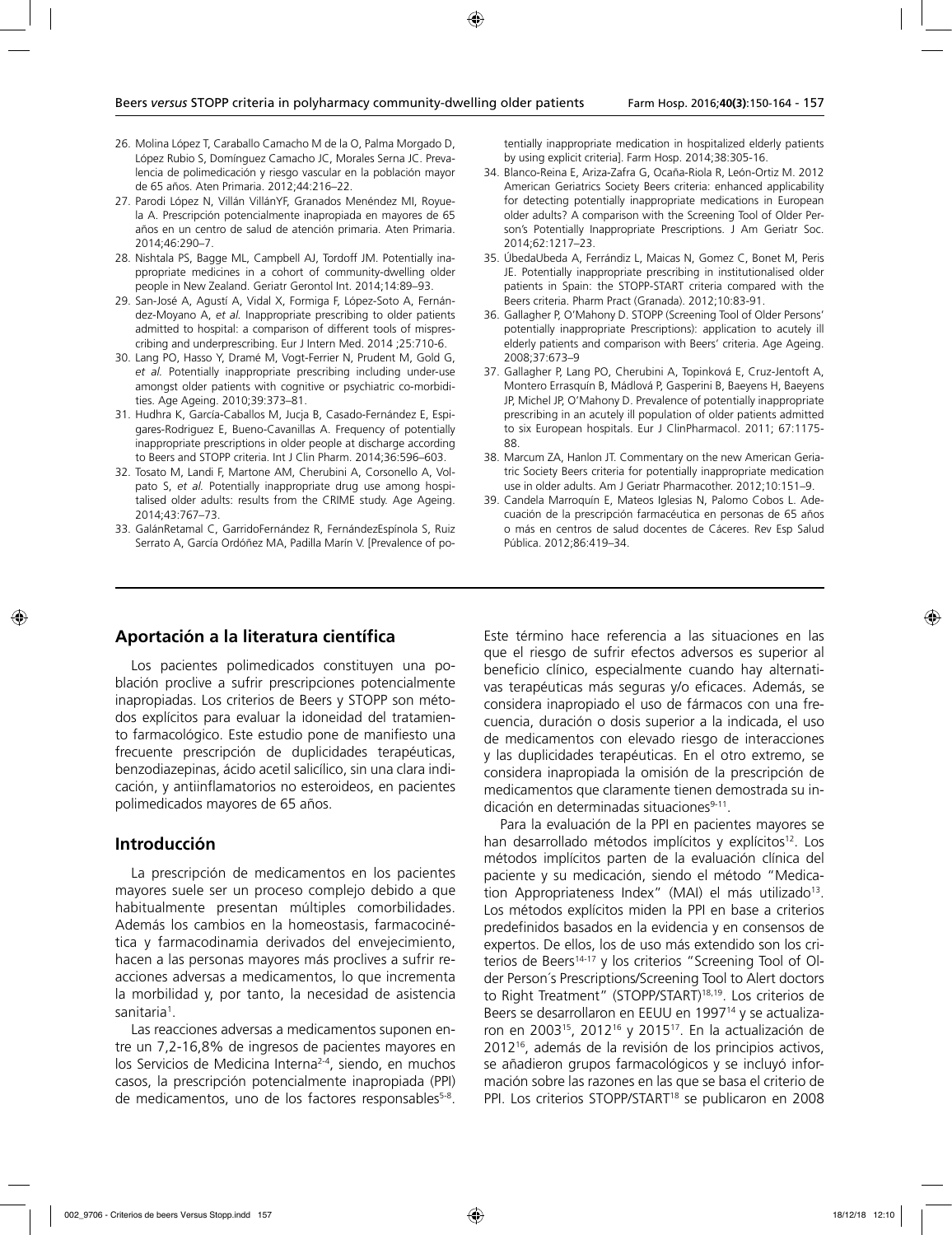en Irlanda, debido a las limitaciones de la extrapolación de los criterios de Beers al entorno europeo y a la difícil aplicabilidad de los métodos implícitos, y se han actualizado en 201519. Los criterios STOPP/START han demostrado una elevada fiabilidad entre evaluadores y han sido adaptados a nuestro medio<sup>20,21</sup>. Estos criterios se centran en problemas potenciales asociados al tratamiento con medicamentos, en un contexto de la comorbilidad propia de los pacientes mayores, y detectan, no sólo sobreprescripción y PPI, sino también omisiones de tratamientos<sup>22,23</sup>.

Con el fin de evaluar la PPI en pacientes polimedicados mayores de 65 años y conocer su prevalencia, realizamos un análisis de las prescripciones y las historias clínicas electrónicas, aplicando los criterios de Beers<sup>16</sup> y los criterios STOPP18, en los registros correspondientes

de atención primaria del Área Sanitaria II del Servicio de Salud del Principado de Asturias (SESPA).

### **Método**

Se llevó a cabo un estudio descriptivo, transversal, de las prescripciones realizadas en los centros de salud del Área Sanitaria II del SESPA, a pacientes polimedicados de 65 o más años de edad. En el año 2011 este Área Sanitaria contaba con una población de 28.808 habitantes, de los cuales 8.117 (28%) tenían 65 o más años, de acuerdo con los datos del corte anual de Tarjeta Sanitaria Individual.

El estudio se realizó a partir de la información contenida en: 1) los datos de facturación del Servicio de Farmacia del SESPA y 2) la historia clínica electrónica (OMI-

|                   | Criterio                                                                                                                                                                                                                                                                                                                                                                                                                                                                                     | Definición                                                                                                                                                                                  |
|-------------------|----------------------------------------------------------------------------------------------------------------------------------------------------------------------------------------------------------------------------------------------------------------------------------------------------------------------------------------------------------------------------------------------------------------------------------------------------------------------------------------------|---------------------------------------------------------------------------------------------------------------------------------------------------------------------------------------------|
| <b>BEERS</b>      |                                                                                                                                                                                                                                                                                                                                                                                                                                                                                              |                                                                                                                                                                                             |
| ID 6.5            | Insulina (demanda escalonada)                                                                                                                                                                                                                                                                                                                                                                                                                                                                | Cambios constantes en la pauta de insulina, sin una<br>mejora de la hiperglucemia y algún registro ocasional<br>de hipoglucemia                                                             |
| CD 2.4            | Historia de caídas y fracturas                                                                                                                                                                                                                                                                                                                                                                                                                                                               | Alguna caída o fractura registrada en los 3 últimos<br>meses o durante los 6 meses de seguimiento                                                                                           |
| CD <sub>3.1</sub> | Estreñimiento crónico                                                                                                                                                                                                                                                                                                                                                                                                                                                                        | Al menos 1 periodo de estreñimiento que requiriera el<br>uso de laxantes                                                                                                                    |
| CD <sub>4.1</sub> | Enfermedad renal crónica                                                                                                                                                                                                                                                                                                                                                                                                                                                                     | $TFG < 30$ ml/min                                                                                                                                                                           |
| <b>STOPP</b>      |                                                                                                                                                                                                                                                                                                                                                                                                                                                                                              |                                                                                                                                                                                             |
| A <sub>1</sub>    | Digoxina a dosis superiores a 125 µg/día a largo<br>plazo con insuficiencia renal (aumento del riesgo de<br>intoxicación)                                                                                                                                                                                                                                                                                                                                                                    | Insuficiencia renal: TFG estimada < 50 ml/min                                                                                                                                               |
| A2                | Diuréticos del asa para los edemas maleolares aislados,<br>sin signos clínicos de insuficiencia cardíaca (no hay<br>evidencia de su eficacia; las medias compresivas son<br>normalmente más apropiadas)                                                                                                                                                                                                                                                                                      | Ampliado a pacientes sin diagnóstico de<br>descompensación por cirrosis hepática, ascitis,<br>hipertensión arterial o enfermedad grave                                                      |
| <b>B12</b>        | ISRS con antecedentes de hiponatremia clínicamente<br>significativa (inferior a 130 mmol/l no iatrogénica en los<br>2 meses anteriores)                                                                                                                                                                                                                                                                                                                                                      | Hiponatremia: Na <sup>+</sup> < 130 mmol/l, en los 2 meses<br>anteriores                                                                                                                    |
| E <sub>2</sub>    | AINE con hipertensión moderada-grave                                                                                                                                                                                                                                                                                                                                                                                                                                                         | En ≥ 1 determinación de la presión arterial                                                                                                                                                 |
| E <sub>4</sub>    | Uso prolongado de AINE (> 3 meses) para el alivio del<br>dolor articular leve en la artrosis                                                                                                                                                                                                                                                                                                                                                                                                 | AINE tópicos, excluidos                                                                                                                                                                     |
| E <sub>6</sub>    | AINE con insuficiencia renal crónica (riesgo de deterioro<br>de la función renal)                                                                                                                                                                                                                                                                                                                                                                                                            | Insuficiencia renal: TFG estimada < 50 ml/min                                                                                                                                               |
| J                 | Cualquier prescripción regular de dos fármacos de la<br>misma clase; dos opiáceos, AINE, ISRS, diuréticos de<br>asa, IECA simultáneos (debe optimizarse la monoterapia<br>dentro de una sola clase antes de considerar el cambio<br>a otra clase de fármaco). Se excluyen las prescripciones<br>duplicadas de fármacos que pueden precisarse a<br>demanda; agonistas beta, inhalados (de larga y corta<br>duración) para el EPOC o el asma, u opiáceos para el<br>manejo del dolor irruptivo | Medicamentos duplicados: principios activos incluidos<br>en el mismo subgrupo farmacológico (tercer nivel de<br>la Clasificación ATC)<br>Dos antiagregantes simultáneamente durante > 1 año |

**Tabla 1.** *Valoraciones aplicadas en algunos de los criterios de Beers y STOPP*

TFG: filtración glomerular total; AINE: antiinflamatorios no esteroideos; ISRS: inhibidores selectivos de la recaptación de serotonina; IECA: inhibidores del enzima convertidor de angiotensina; ATC: anatomo-terapéutica-química; EPOC: enfermedad pulmonar obstructiva crónica.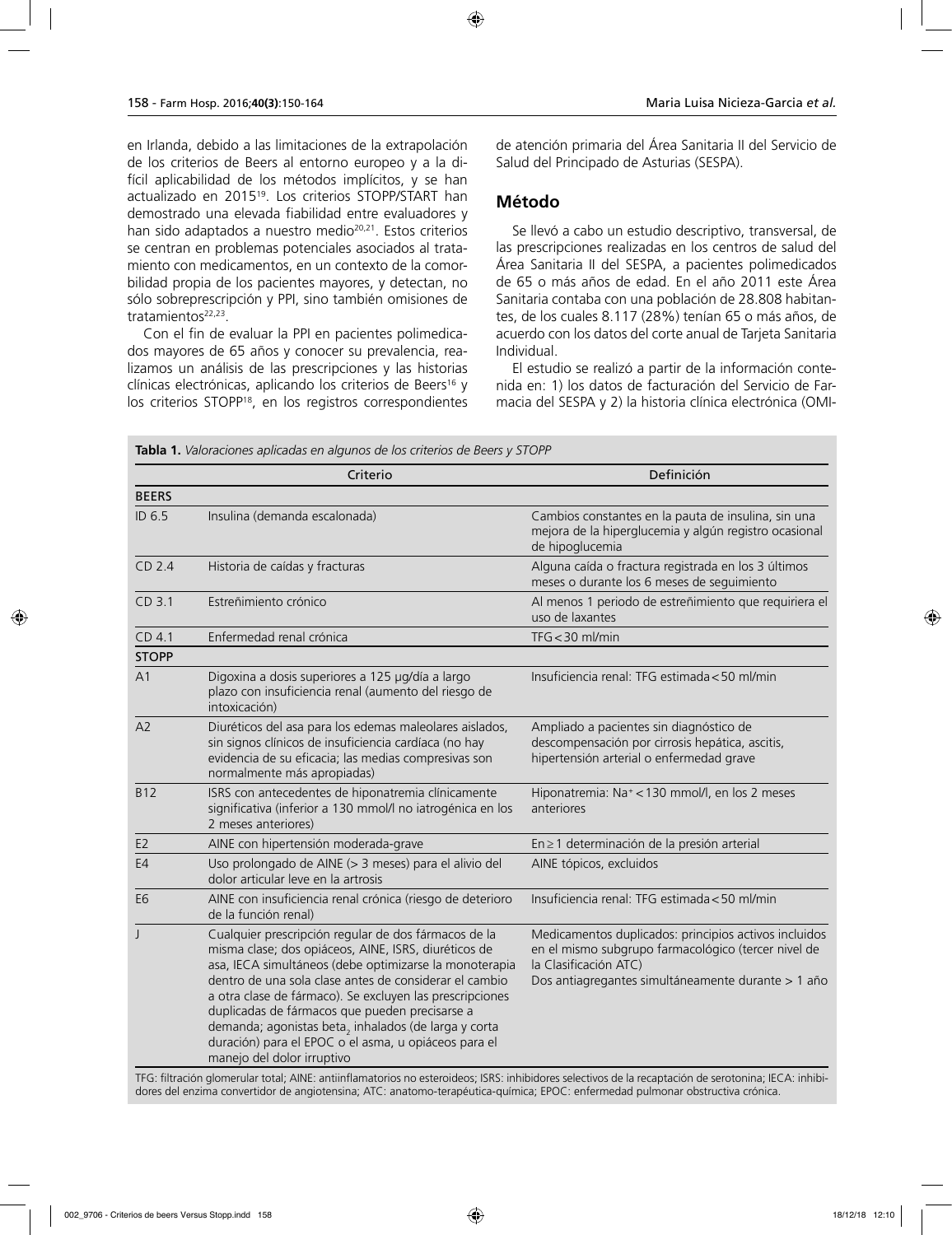AP). A partir de los datos de facturación de recetas, se extrajeron los listados de fármacos prescritos a pacientes de 65 o más años, que tomaban crónicamente 10 o más fármacos/día durante 6 o más meses consecutivos (desde octubre de 2010 a marzo de 2011). En el recuento de los fármacos prescritos se excluyeron los administrados por vía tópica. Para cada tratamiento farmacológico, los listados incluían el nombre del principio activo, el nombre comercial, el número de envases vendidos y la fecha de facturación. Esta información se analizó y comparó con la información incluida en la historia clínica electrónica de los pacientes incluidos en el estudio. Para el análisis de los fármacos, los códigos nacionales y los códigos de la Clasificación Anatómico-Terapéutica-Química (ATC) se añadieron manualmente a la matriz de datos. Los medicamentos que incluían combinaciones de 2 o más principios activos se contabilizaron como el número de principios activos incluidos.

Para evaluar la PPI se utilizaron: a) los criterios de Beers, independientes del diagnóstico (ID) y considerando el diagnóstico (CD) (versión 2012)16 y b) los criterios STOPP (versión 2008)<sup>18</sup>, adaptados y traducidos al castellano por Delgado Silveira *et al.*20. Las valoraciones aplicadas para algunos de estos criterios se recogen en las tabla 1. En cada uno de los casos analizados se estudió la presencia de alguno de los criterios de Beers y de los criterios STOPP. Se calcularon frecuencias y porcentajes de cada uno de los criterios analizados. Las comparaciones se llevaron a cabo mediante el cálculo de la Chi-cuadrado, utilizando el programa *IBM SPSS Statistics 22*.

## **Resultados**

Los tratamientos de un total de 223 pacientes, 128 (57%) de ellos mujeres, con una mediana [rango] de edad de 78 [65-96] años, fueron analizados. La mediana [rango] de medicamentos/día que tomaban los pacientes del estudio era 12 [10-19] medicamentos.

#### **Criterios de Beers**

Un total de 141 (63,2%) pacientes, tenían al menos una PPI según el total de criterios de Beers (Tabla 2). La

mediana [rango] de criterios de Beers por paciente observada fue de 1 [0-6]. Los criterios de Beers ID y CD identificados se recogen en las tablas 3 y 4. La mayor prevalencia de criterios de Beers se encontró en los fármacos que actúan a nivel del sistema nervioso central, seguidos de los utilizados en el manejo del dolor y de los fármacos del sistema cardiovascular. Así, en el apartado del sistema nervioso central, 110 (ID) y 48 (CD) pacientes tenían al menos un criterio de Beers; 35 pacientes presentaban algún criterio ID relativo al manejo del dolor y en el sistema cardiovascular, 30 (ID) y 10 (CD) pacientes tenían al menos un criterio de Beers.

Los 3 criterios de Beers ID más frecuentes (Tabla 3) fueron: 1) el uso de benzodiazepinas (ID 5.5), 2) el uso de antiinflamatorios no esteroideos no selectivos de ciclooxigenasa-2 (AINE no-COX selectivos) (ID 8.2) y 3) el uso de bloqueadores alfa-1 adrenérgicos en el sistema cardiovascular (ID 4.1). Por lo que se refiere a los criterios de Beers CD (Tabla 4), los tres criterios observados con más frecuencia fueron: 1) el uso de anticolinérgicos inhalados o de fármacos fuertemente anticolinérgicos, excepto antimuscarínicos urinarios, con síntomas del tracto urinario inferior o con hiperplasia benigna de próstata (CD 4.3), 2) el uso de benzodiazepinas, antipsicóticos, zolpidem o antihistamínicos  $H_2$ , en pacientes con demencia o deterioro cognitivo (CD 2.3) y 3) los fármacos inhibidores selectivos de la recaptación de serotonina, benzodiazepinas, zolpidem o antipsicóticos en pacientes con historial de caídas y fracturas (CD 2.4).

#### **Criterios STOPP**

Del total de pacientes analizados, 165 (73,9%), tenían al menos una PPI de acuerdo con los criterios STO-PP (Tabla 2). La mediana [rango] de los criterios STOPP observada fue 1 [0-6]. Los fármacos implicados afectaban con más frecuencia a los sistemas: cardiovascular, sistema nervioso central y musculo-esquelético (Tabla 5). La duplicidad terapéutica, el uso prolongado de benzodiazepinas de vida media larga y el uso de ácido acetilsalicílico en pacientes sin antecedentes de enfermedad cardiovascular fueron los tres criterios STOPP observados con más frecuencia. Aunque con menos frecuencia,

|                  | <b>Beers</b> |      | <b>STOPP</b> | Beers vs STOPP |          |
|------------------|--------------|------|--------------|----------------|----------|
| Criterios        | n            | $\%$ | n            | $\frac{0}{0}$  | $p(x^2)$ |
| Ninguno          | 82           | 36,8 | 58           | 26,1           | < 0.05   |
| Alguno           | 141          | 63,2 | 165          | 73,9           |          |
|                  | 71           | 31,8 | 77           | 34,5           | 0,61     |
| 2                | 37           | 16,6 | 33           | 14,8           | 0,70     |
| 3                | 19           | 8,5  | 34           | 15,2           | < 0.05   |
| $4 - 6$          | 14           | 6,3  | 21           | 9,4            | 0,29     |
| Pacientes, total | 223          | 100  | 223          | 100            |          |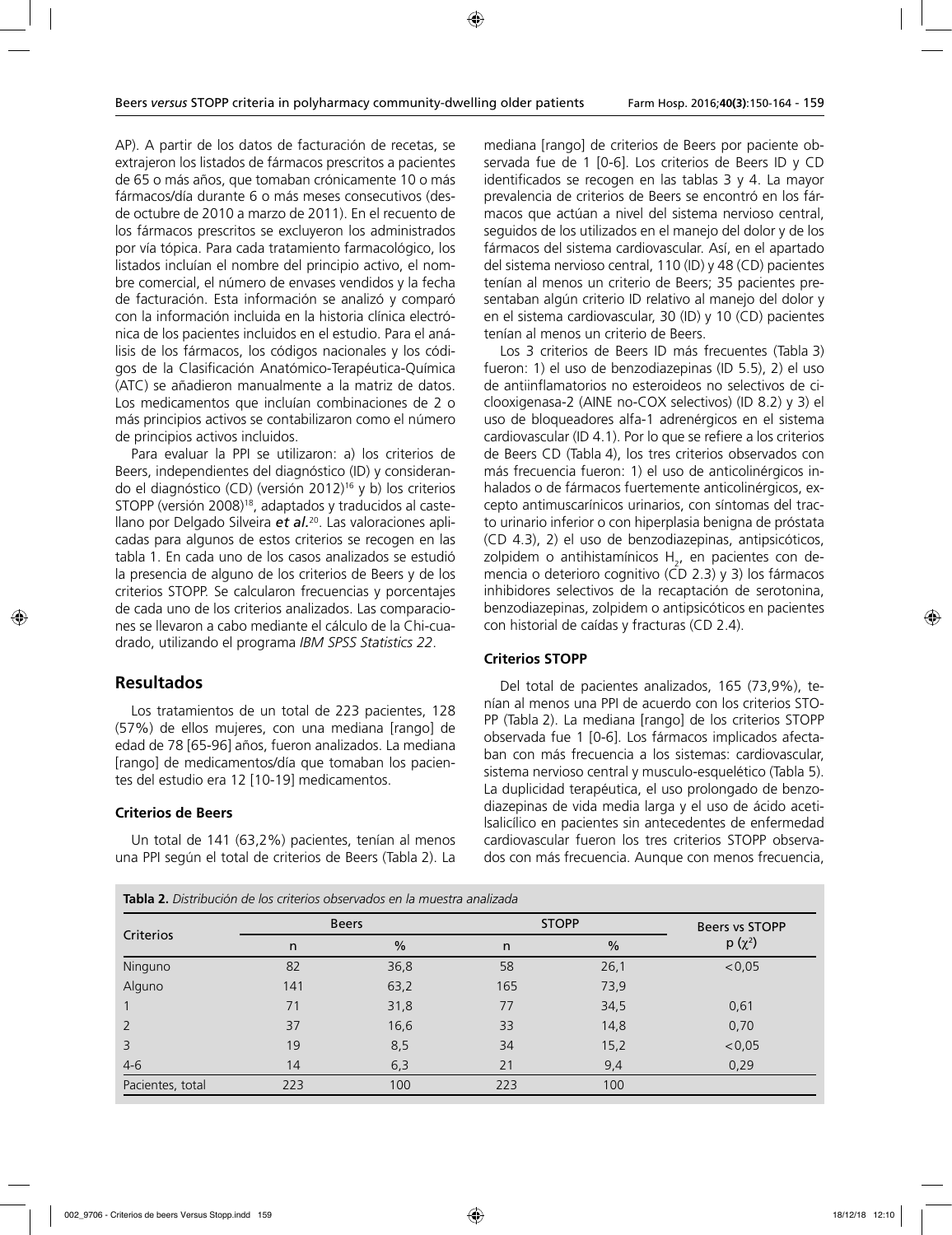| Criterios de Beers (ID)                                                                                                                                    |                | Pacientes [n = 223] |  |  |
|------------------------------------------------------------------------------------------------------------------------------------------------------------|----------------|---------------------|--|--|
|                                                                                                                                                            | n              | %                   |  |  |
| ID 5 SISTEMA NERVIOSO CENTRAL                                                                                                                              | 110            | 49,3                |  |  |
| ID 5.5 Benzodiazepinas                                                                                                                                     |                |                     |  |  |
| Lorazepam (41), Alprazolam (19), Clorazepato (10), Diazepam (9),<br>Alprazolam + Clorazepato (2), Alprazolam + Flurazepam (2), Clorazepato + Lorazepam (1) | 84             |                     |  |  |
| ID 5.2 Antipsicóticos de primera y segunda generación                                                                                                      |                |                     |  |  |
| Quetiapina (5), Haloperidol (2), Risperidona (2), Aripiprazol (1), Olanzapina (1)                                                                          | 11             |                     |  |  |
| ID 5.8 Hipnóticos no-benzodiazepínicos                                                                                                                     |                |                     |  |  |
| Zolpidem (9)                                                                                                                                               | 9              |                     |  |  |
| ID 5.1 Antidepresivos tricíclicos                                                                                                                          |                |                     |  |  |
| Amitriptilina (4), Cloimipramina (1), Doxepina (1)                                                                                                         | 6              |                     |  |  |
| ID 8 MANEJO DEL DOLOR                                                                                                                                      | 35             | 15,7                |  |  |
| ID 8.2 AINE no-COX selectivos                                                                                                                              |                |                     |  |  |
| Ibuprofeno (14), Diclofenaco (13), Meloxicam (3), Naproxeno (1),<br>Diclofenaco + Ibuprofeno (1), Diclofenaco + Naproxeno (1), Ibuprofeno + Naproxeno (1)  | 34             |                     |  |  |
| ID 8.3 Indometacina                                                                                                                                        | 1              |                     |  |  |
| ID 4 SISTEMA CARDIOVACULAR                                                                                                                                 | 30             | 13,4                |  |  |
| ID 4.1 Bloqueantes alfa-1                                                                                                                                  |                |                     |  |  |
| Doxazosina (15), Doxazosina + Terazosina (1)                                                                                                               | 16             |                     |  |  |
| ID 4.3 Antiarrítmicos clase la, Ic, III                                                                                                                    |                |                     |  |  |
| Amiodarona (8), Dronedarona (5)                                                                                                                            | 13             |                     |  |  |
| ID 4.6 Espironolactona > 25 mg/día                                                                                                                         | $\mathcal{I}$  |                     |  |  |
| <b>ID 6 SISTEMA ENDOCRINO</b>                                                                                                                              | $\overline{3}$ | 1,3                 |  |  |
| ID 6.5 Insulina (demanda escalonada)                                                                                                                       | 3              |                     |  |  |
| ID 1 ANTICOLINÉRGICOS                                                                                                                                      | $\overline{2}$ | 0,9                 |  |  |
| ID 1.1. Antihistamínicos de primera generación                                                                                                             |                |                     |  |  |
| Hidroxizina (2)                                                                                                                                            | 2              |                     |  |  |

también se observó el uso prolongado de antiinflamatorios no esteroideos para el dolor articular leve en la artrosis y el uso de ácido acetilsalicílico a dosis superiores a 150 mg/día. Las duplicidades más frecuentes se asociaban a la utilización de antiagregantes, antiinflamatorios no esteroideos, benzodiazepinas y antidepresivos.

## **Discusión**

La prevalencia de PPI observada en nuestro estudio, al aplicar tanto los criterios STOPP como los de Beers, fue alta, comparada con algunas publicaciones previas $21,23-28$ . Sin embargo, el número de medicamentos recibidos parece estar en relación directa con la frecuencia de PPI29. Probablemente por ello, los porcentajes de PPI suelen ser superiores en pacientes hospitalizados<sup>21,30-33</sup> que en los atendidos en atención primaria<sup>21,24,34</sup>. Nuestro estudio se centra en el análisis de PPI en pacientes con un alto nivel de polimedicación, 12 [10-19] medicamentos/día, lo que puede explicar la alta prevalencia observada.

Además, detectamos PPI con más frecuencia al aplicar los criterios STOPP que los de Beers, lo que concuerda con gran parte de las observaciones previas<sup>23,35,36</sup>. Así, un estudio europeo publicado en 201137, que analizó PPI en hospitales de Suiza, España, Bélgica, Italia, República Checa e Irlanda, encontró en todos los países una mayor PPI con los criterios STOPP, que con los Beers. Posteriormente, Blanco-Reina *et al.*34 han analizado PPI en pacientes ambulatorios utilizando los criterios de Beers (versión 2003), criterios STOPP y criterios de Beers (versión 2012) observando porcentajes de PPI de 24.3%, 35.4% y 44%, respectivamente. Sin embargo, nuestro estudio, en el que se utilizó la versión 2012 de los criterios de Beers detecta mayores porcentajes de PPI con los criterios STOPP. En nuestra opinión, estas diferencias podrían estar basadas en diferencias en la muestra de pacientes analizados. En concreto, en nuestro estudio, los pacientes tomaban un mínimo de 10 medicamentos/día, mientras que en el estudio de Blanco-Reina *et al.*34, la media de medicamentos era de 4,5±2,9. Esto concuerda también con el hecho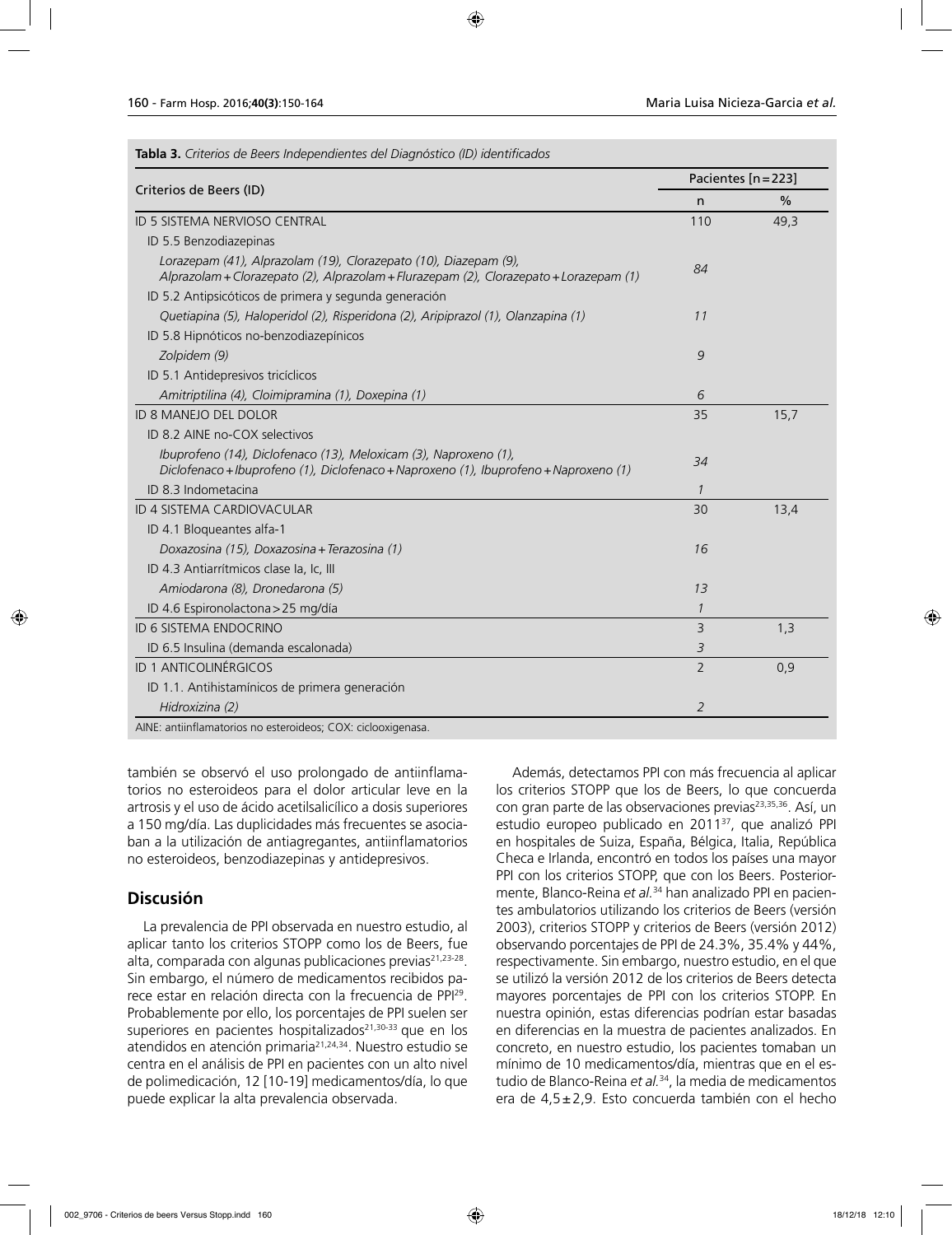| Tabla 4. Criterios de Beers Considerando el Diagnóstico (CD) identificados                                                                                                                                                         |                |                     |  |
|------------------------------------------------------------------------------------------------------------------------------------------------------------------------------------------------------------------------------------|----------------|---------------------|--|
| Criterios de Beers (CD)                                                                                                                                                                                                            |                | Pacientes [n = 223] |  |
|                                                                                                                                                                                                                                    |                | $\frac{0}{0}$       |  |
| CD 2 SISTEMA NERVIOSO CENTRAL                                                                                                                                                                                                      | 48             | 21,5                |  |
| CD 2.3 Demencia y deterioro cognitivo                                                                                                                                                                                              |                |                     |  |
| Benzodiazepinas (13), Benzodiazepinas + Antipsicóticos (3), Antipsicóticos (2), Zolpidem (2),<br>Antihistamínicos H2 + Benzodiazepinas (1)                                                                                         | 21             |                     |  |
| CD 2.4 Historia de caídas y fracturas                                                                                                                                                                                              |                |                     |  |
| Benzodiazepinas (10), ISRS (3), Antipsicóticos (1), Benzodiazepinas + ISRS (1),<br>Benzodiazepinas + Antipsicóticos (1), Benzodiazepinas + Zolpidem (1),<br>ISRS + Antipsicóticos (1), Benzodiazepinas + ISRS + Antipsicóticos (1) | 19             |                     |  |
| CD 2.5 Insomnio                                                                                                                                                                                                                    |                |                     |  |
| Teofilina (5)                                                                                                                                                                                                                      | 5              |                     |  |
| CD 2.2 Delirio                                                                                                                                                                                                                     |                |                     |  |
| Benzodiazepinas (3)                                                                                                                                                                                                                | 3              |                     |  |
| CD 4 SISTEMA RENAL Y TRACTO URINARIO                                                                                                                                                                                               | 27             | 12,1                |  |
| CD 4.3 Síntomas del tracto urinario inferior, hiperplasia benigna de próstata                                                                                                                                                      |                |                     |  |
| Anticolinérgicos inhalados (10), Antipsicóticos (5), Paroxetina (4), Amitriptilina (1),<br>Biperideno (1), Tizanidina (1), Anticolinérgicos inhalados + Paroxetina (1)                                                             | 23             |                     |  |
| CD 4.4 Incontinencia urinaria por estrés o mixta                                                                                                                                                                                   |                |                     |  |
| Doxazosina (4)                                                                                                                                                                                                                     | $\overline{4}$ |                     |  |
| CD 1 SISTEMA CARDIOVASCULAR                                                                                                                                                                                                        | 10             | 4,4                 |  |
| CD1.1 Insuficiencia cardíaca                                                                                                                                                                                                       |                |                     |  |
| AINE (6), AINE + Dronedarona (1)                                                                                                                                                                                                   | 7              |                     |  |
| CD 1.2 Síncope                                                                                                                                                                                                                     |                |                     |  |
| Doxazosina (1), Doxazosina + Galantamina (1), Doxazosina + Terazosina (1)                                                                                                                                                          | 3              |                     |  |
| CD 3 SISTEMA GASTROINTESTINAL                                                                                                                                                                                                      | 6              | 2,7                 |  |
| CD 3.1 Estreñimiento crónico                                                                                                                                                                                                       |                |                     |  |
| Solifenacina (1), Diltiazem (1), Tizanidina (1), Risperidona (1), Solifenacina + Trospio (1),<br>Quetiapina + Solifenacina (1)                                                                                                     | 6              |                     |  |
| $-11111$<br>$\cdots$ $\cdots$                                                                                                                                                                                                      |                |                     |  |

ISRS: inhibidores selectivos de la recaptación de serotonina. AINE: antiinflamatorios no esteroideos.

de que el criterio STOPP observado con más frecuencia en nuestro estudio fue la duplicidad de medicamentos, que sin embargo en el estudio de Blanco-Reina *et al.*<sup>34</sup> aparecía como el quinto criterio STOPP más frecuente.

Los tres grupos farmacológicos mayoritariamente relacionados con PPI en nuestro estudio, fueron las benzodiazepinas, los antiagregantes y los antiinflamatorios no esteroideos. Al aplicar los criterios STOPP encontramos, igual que algunos estudios previos<sup>24,27</sup> una elevada PPI de fármacos que afectan al sistema cardiovascular, seguida de los que afectan al sistema nervioso central, mientras que al aplicar los criterios de Beers observamos en primer lugar una PPI de fármacos que afectan al sistema nervioso central, quizás debido a que estos criterios incluyen, además de la prescripción de benzodiazepinas de acción larga, la de benzodiazepinas de acción intermedia o corta, que pueden provocar reacciones adversas como caídas, fracturas y deterioro cognitivo en los pacientes mayores<sup>38</sup>. La segunda causa de PPI, de acuerdo con los criterios de Beers ID, fue el uso de antiinflamatorios no esteroideos no

selectivos de ciclooxigenasa-2, lo que coincide con otros estudios<sup>28,31</sup>. El uso prolongado de antiinflamatorios no esteroideos para el dolor crónico leve en la artrosis se presentó también en los criterios STOPP en una elevada proporción, coincidiendo con estudios previos<sup>24,39</sup>. Además, el ácido acetilsalicílico apareció implicado como el tercer criterio STOPP más frecuente por sobreutilización, confirmando la variabilidad en los tratamientos antiagregantes en prevención cardiovascular primaria y secundaria.

Recoger los datos de facturación de recetas contrastados con los datos de la historia clínica informatizada OMI-AP, nos ha permitido realizar un análisis en profundidad de la frecuencia de PPI y ofrecer una información fiable del tratamiento ambulatorio crónico del paciente. Sin embargo, nuestro estudio cuenta con la limitación de la insuficiente cumplimentación de algunas historias clínicas, que dificultó la identificación de algunos criterios. Otra limitación fue la falta de valoración real de la clínica del paciente para objetivar, por ejemplo, la presencia de edemas o la intensidad del dolor articular en la artrosis.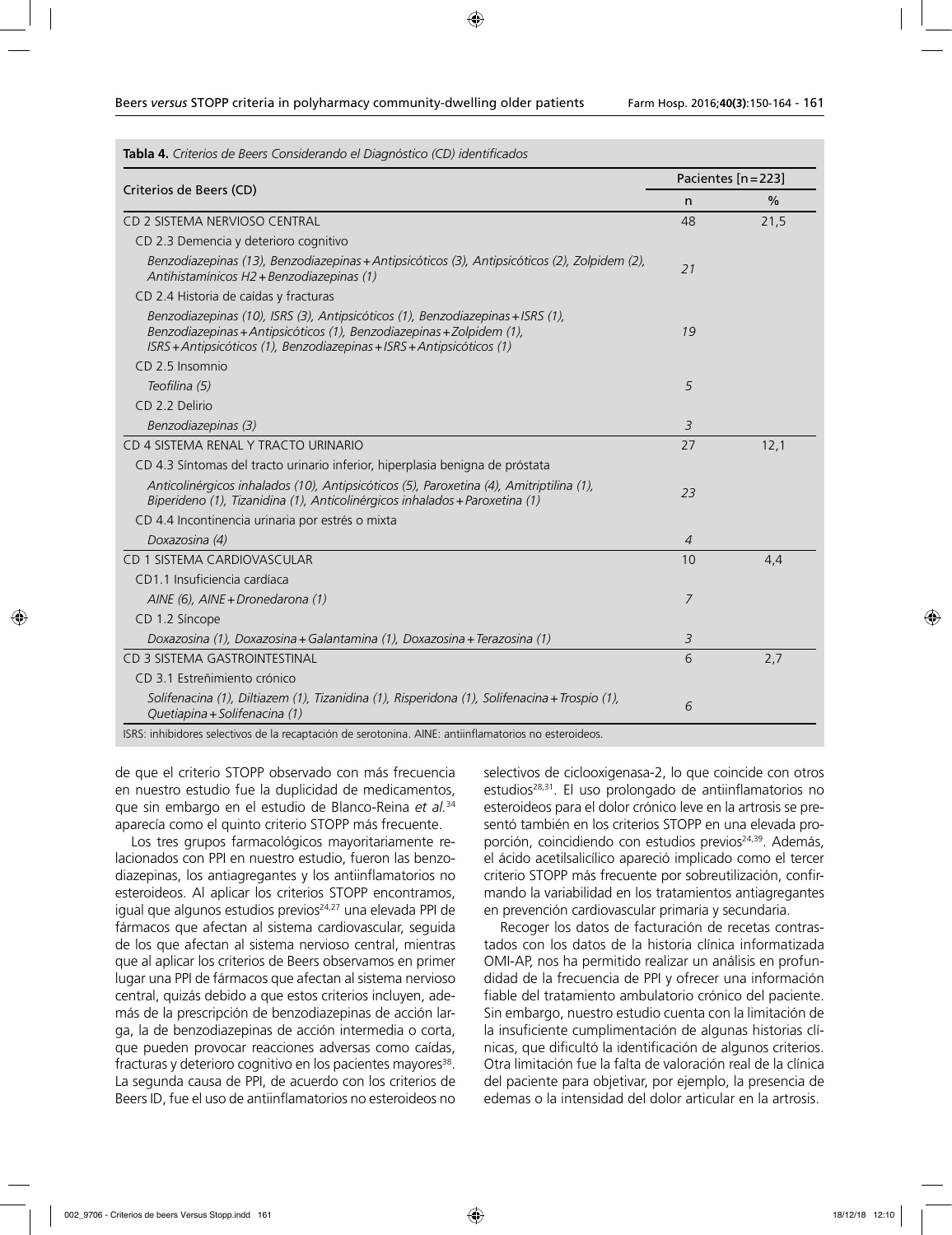| <b>Tabla 5.</b> Criterios STOPP identificados, con una frecuencia ≤ 6 |  |
|-----------------------------------------------------------------------|--|
|-----------------------------------------------------------------------|--|

| <b>Criterios STOPP</b> |                   | Pacientes [n = 223]                                                                                                                                                                                                                                                                                                                                                                                                                                                                     |                |      |
|------------------------|-------------------|-----------------------------------------------------------------------------------------------------------------------------------------------------------------------------------------------------------------------------------------------------------------------------------------------------------------------------------------------------------------------------------------------------------------------------------------------------------------------------------------|----------------|------|
|                        |                   | n                                                                                                                                                                                                                                                                                                                                                                                                                                                                                       | %              |      |
|                        |                   | A Cardiovascular                                                                                                                                                                                                                                                                                                                                                                                                                                                                        |                |      |
|                        |                   | 13 AAS sin antecedentes de cardiopatía isquémica, enfermedad cerebrovascular,<br>enfermedad arterial periférica o un antecedente oclusivo arterial (no indicado)                                                                                                                                                                                                                                                                                                                        | 30             | 13,5 |
|                        |                   | 12 AAS a dosis > 150 mg/día (aumento del riesgo de sangrado, sin evidencia de una<br>mayor eficacia)                                                                                                                                                                                                                                                                                                                                                                                    | 22             | 9,9  |
|                        | 2                 | Diuréticos del asa para los edemas maleolares aislados, sin signos clínicos de<br>insuficiencia cardiaca (no hay evidencia de su eficacia; las medias compresivas son<br>normalmente más apropiadas)                                                                                                                                                                                                                                                                                    | 10             | 4,5  |
|                        |                   | 17 AAS, clopidogrel, dipiridamol, warfarina o acenocumarol con una enfermedad<br>hemorrágica concurrente (alto riesgo de sangrado)                                                                                                                                                                                                                                                                                                                                                      | 6              | 2,7  |
|                        | 5                 | Bloqueadores beta no cardioselectivos en la EPOC<br>(riesgo de broncoespasmo)                                                                                                                                                                                                                                                                                                                                                                                                           | 6              | 2,7  |
| Β                      |                   | Sistema Nervioso Central y psicofármacos                                                                                                                                                                                                                                                                                                                                                                                                                                                |                |      |
|                        | 7                 | Uso prolongado (más de 1 mes) de benzodiazepinas de vida media larga<br>(clordiazepósido, flurazepam, nitrazepam, clorazepato) o benzodiazepinas con<br>metabolitos de larga acción (diazepam) (riesgo de sedación prolongada, confusión,<br>trastornos del equilibrio, caídas)                                                                                                                                                                                                         | 54             | 24,2 |
|                        |                   | E Sistema Músculoesquelético                                                                                                                                                                                                                                                                                                                                                                                                                                                            |                |      |
|                        |                   | 4 Uso prolongado de AINE (más de 3 meses) para el alivio del dolor articular leve en la<br>artrosis                                                                                                                                                                                                                                                                                                                                                                                     | 23             | 10,3 |
|                        | 6                 | AINE con insuficiencia renal crónica (riesgo de deterioro de la función renal)                                                                                                                                                                                                                                                                                                                                                                                                          | 10             | 4,4  |
|                        | 3                 | AINE con insuficiencia cardiaca (riesgo de empeoramiento de la insuficiencia cardiaca)                                                                                                                                                                                                                                                                                                                                                                                                  | $\overline{7}$ | 3,1  |
|                        |                   | H Fármacos que afectan negativamente a los propensos a caerse (1 o más caídas en los<br>últimos 3 meses)                                                                                                                                                                                                                                                                                                                                                                                |                |      |
|                        | $\mathbf{1}$      | Benzodiazepinas (sedantes, pueden reducir el sensorio, deterioran el equilibrio)                                                                                                                                                                                                                                                                                                                                                                                                        | 14             | 6,3  |
|                        | 5                 | Opiáceos a largo plazo en aquellos con caídas recurrentes (riesgo de somnolencia,<br>hipotensión postural, vértigo)                                                                                                                                                                                                                                                                                                                                                                     | 12             | 5,4  |
|                        |                   | Analgésicos                                                                                                                                                                                                                                                                                                                                                                                                                                                                             |                |      |
|                        |                   | 3 Opiáceos a largo plazo en la demencia, salvo cuando están indicados en cuidados<br>paliativos o para el manejo de un síndrome doloroso moderado/grave (riesgo de<br>empeoramiento del deterioro cognitivo)                                                                                                                                                                                                                                                                            | 7              | 3,1  |
| J                      |                   | Clase de medicamento duplicada                                                                                                                                                                                                                                                                                                                                                                                                                                                          |                |      |
|                        | $AC \leftarrow C$ | Cualquier prescripción regular de dos fármacos de la misma clase; dos opiáceos, AINE,<br>ISRS, diuréticos de asa, IECA (debe optimizarse la monoterapia dentro de una sola clase<br>antes de considerar el cambio a otra clase de fármaco). Se excluyen las prescripciones<br>duplicadas de fármacos que pueden precisarse a demanda; agonistas beta, inhalados<br>(de larga y corta duración) para el EPOC o el asma, u opiáceos para el manejo del dolor<br>irruptivo.<br>(内容の) ドライビー | 58             | 26   |

AAS: ácido acetilsalicílico; AINE: antiinflamatorio no esteroideo; ISRS: inhibidor selectivo de la recaptación de serotonina; IECA: inhibidor del enzima convertidor de angiotensina; EPOC: enfermedad pulmonar obstructiva crónica.

En 2015, durante la realización de este estudio, se publicaron nuevas actualizaciones de los criterios de Beers<sup>17</sup> y STOPP/START19. Si hubiésemos aplicado las nuevas versiones, nuestros resultados podrían ser diferentes, quizás con un porcentaje de PPI aún mayor, detectada con ambos criterios.

En conclusión, hemos observado una prevalencia alta de PPI en pacientes mayores altamente polimedicados, detectada tanto con los criterios Beers como con los criterios STOPP. Las duplicidades terapéuticas, así como las condiciones de uso de benzodiazepinas, antiagregantes y antiinflamatorios no esteroideos fueron las causas más frecuentes de PPI. En nuestra opinión, la aplicación simultánea de los criterios Beers y STOPP constituye una herramienta de cribado útil de PPI en pacientes mayores polimedicados residentes en la comunidad.

## **Conflicto de interés**

Ninguno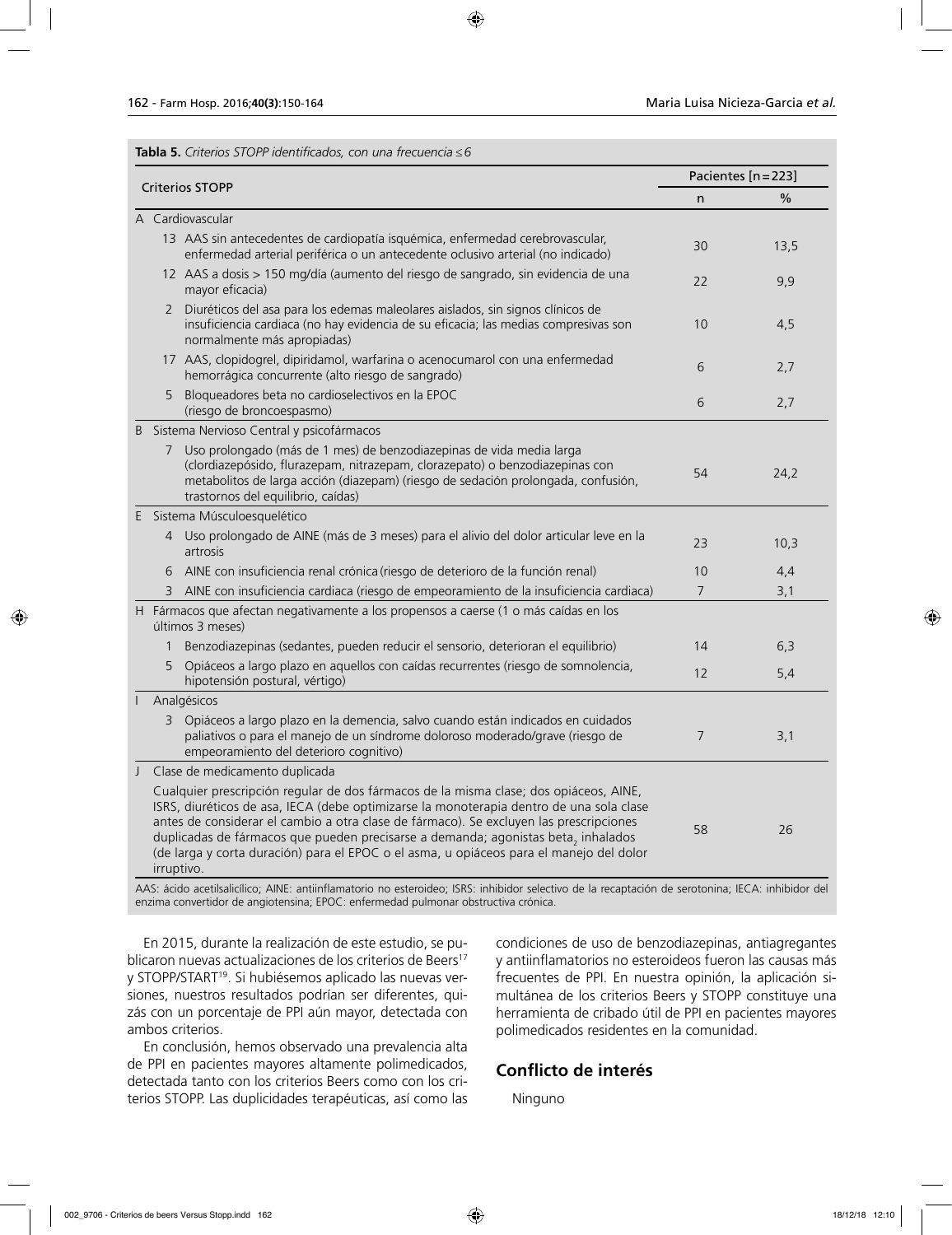# **Bibliografía**

- 1. Gallagher PF, Bazry P, Mahony D. Inappropriate prescribing in the elderly. J Clin Pharm Ther. 2007;32:113–21.
- 2. Garijo B, de Abajo FJ, Castro MA, Lopo CR, Carcas A, Frías J. Hospitalizaciones motivadas por fármacos: un estudio prospectivo. Rev Clin Esp. 1991;188:7–12.
- 3. Alcalde Tirado P, Dapena Díaz MD, Nieto MD, Fontecha BJ. Ingreso hospitalario atribuible a efectos adversos medicamentosos. Rev Esp Geriatr Gerontol. 2001;36:340–4.
- 4. Alonso P, Otero MJ, Fernández M. Ingresos hospitalarios causados por medicamentos: incidencia, características y coste. Farm Hosp. 2002;26:77–89.
- 5. Mannesse CK, Derkx FH, de Ridder MA, Man in 't Veld AJ, van der Cammen TJ. Contribution of adverse drug reactions to hospital admission of older patients. Age Ageing. 2000;29:35–9.
- 6. Sinha U, Raha S, Wilkins E. Adverse drug reactions and hospital admission of older patients. Age Ageing. 2000;29:551–2.
- 7. Martín Martínez MA, Carmona R, Escortell E, Rico M, Sarría A. Factores asociados a reingresos hospitalarios en pacientes de edad avanzada. Aten Primaria. 2011;43:117–24.
- 8. García-Morillo JS, Bernabeu-Wittel M, Ollero-Baturone M, Aguilar-Guisad M, Ramírez-Duque N, González MA, *et al.* Incidencia y características clínicas de los pacientes con pluripatología ingresados en una unidad de medicina interna. Med Clin (Barc). 2005;125:5–9.
- 9. Rochon PA, Gurwitz JH. Prescribing for seniors: neither too much nor too little. JAMA. 1999;282:113–5.
- 10. Gavilán E, Villafaina A. Polimedicación y Salud. Estrategias para la adecuación terapéutica. Consejería de Sanidad y Dependencia. Junta de Extremadura; 2011.
- 11. Ministerio de Sanidad, Servicios Sociales e Igualdad. Estrategia para el abordaje de la cronicidad en el Sistema Nacional de Salud. 2012 [citado 30-04-2015]; Disponible en: http://www.msssi.gob. es/organizacion/sns/planCalidadSNS/pdf/ESTRATEGIA\_ABORDA-JE\_CRONICIDAD.pdf
- 12. Spinewine A, Schmader KE, Barber N, Hughes C, Lapane KL, Swine C, *et al.* Appropriate prescribing in elderly people: how well can it be measured and optimised?. Lancet. 2007;370:173–84.
- 13. Hanlon JT, Schmader KE, Samsa GP, Weinberger M, Uttech KM, Lewis IK, *et al.* A method for assessing drug therapy appropriateness. J Clin Epidemiol. 1992;45:1045–51.
- 14. Beers MH, Ouslander JG, Rollingher I, Reuben DB, Brooks J, Beck JC. Explicit criteria for determining inappropriate medication use in nursing home residents. UCLA Division of Geriatric Medicine. Arch Intern Med. 1991;151:1825–32.
- 15. Fick DM, Cooper JW, Wade WE, Waller JL, Maclean JR, Beers MH. Updating the Beers criteria for potentially inappropriate medication use in older adults: results of a US consensus panel of experts. Arch Intern Med. 2003;163:2716–24.
- 16. The American Geriatrics Society 2012 Beers Criteria Update Expert Panel. American Geriatrics Society Updated Beers Criteria for Potentially Inappropriate Medication Use in Older Adults. J Am Geriatr Soc. 2012;60:616–31.
- 17. By the American Geriatrics Society 2015 Beers Criteria Update Expert Panel. American Geriatrics Society 2015 Updated Beers Criteria for Potentially Inappropriate Medication Use in Older Adults. J Am Geriatr Soc. 2015;63:2227-46.
- 18. Gallagher P, Ryan C, Byrne S, Kennedy J, O'Mahony D. STOPP (Screening Tool of Older Person's Prescriptions) and START (Screening Tool to Alert doctors to Right Treatment). Consensus validation. Int J Clin Pharmacol Ther. 2008;46:72–83.
- 19. O'Mahony D, O'Sullivan D, Byrne S, O'Connor MN, Ryan C, Gallagher P. STOPP/START criteria for potentially inappropriate prescribing in older people: version 2. Age Ageing. 2015;44:213–8.
- 20. Delgado Silveira E, Muñoz García M, Montero Errasquín B, Sánchez Castellano C, Gallagher PF, Cruz-Jentoft AJ. Prescripción ina-

propiada de medicamentos en los pacientes mayores: los criterios STOPP/START. Rev Esp Geriatr Gerontol. 2009;44:273–9.

- 21. Delgado Silveira E, Montero Errasquín B, Muñoz García M, Vélez-Díaz-Pallarés M, Lozano Montoya I, Sánchez-Castellano C, *et al.* Cruz-Jentoft AJ. [Improving drug prescribing in the elderly: a new edition of STOPP/START criteria]. Rev Esp Geriatr Gerontol. 2015;50:89-96.
- 22. Dimitrow MS, Airaksinen MSA, Kivelä S-L, Lyles A, Leikola SNS. Comparison of prescribing criteria to evaluate the appropriateness of drug treatment in individuals aged 65 and older: a systematic review. J Am Geriatr Soc. 2011;59:1521–30.
- 23. Conejos Miquel MD, Sánchez Cuervo M, Delgado Silveira E, Sevilla Machuca I, González-Blazquez S, Montero Erasquin B, *et al.* Potentially inappropriate drug prescription in older sujects across health. Eur Geriatr Med. 2010;1:9–14.
- 24. Mera F, Mestre D, Almeda J, Ferrer A, Formiga F, Rojas S, *et al.* Paciente anciano y medicación crónica inapropiada en la comunidad ¿somos conscientes de ello?. Rev Esp Geriatr Gerontol. 2011;46:125–30.
- 25. Sotoca Momblona JM, Anglada Martínez H, Molas Ferrer G, Fontanals Martínez S, Rovira Illamola M, Sebastián Montal L. Aplicación de los nuevos criterios de prescripción inadecuada STOPP-START a pacientes geriátricos institucionalizados. FAP. 2011;9:2–7.
- 26. Molina López T, Caraballo Camacho M de la O, Palma Morgado D, López Rubio S, Domínguez Camacho JC, Morales Serna JC. Prevalencia de polimedicación y riesgo vascular en la población mayor de 65 años. Aten Primaria. 2012;44:216–22.
- 27. Parodi López N, Villán Villán YF, Granados Menéndez MI, Royuela A. Prescripción potencialmente inapropiada en mayores de 65 años en un centro de salud de atención primaria. Aten Primaria. 2014;46:290–7.
- 28. Nishtala PS, Bagge ML, Campbell AJ, Tordoff JM. Potentially inappropriate medicines in a cohort of community-dwelling older people in New Zealand. Geriatr Gerontol Int. 2014;14:89–93.
- 29. San-José A, Agustí A, Vidal X, Formiga F, López-Soto A, Fernández-Moyano A, *et al.* Inappropriate prescribing to older patients admitted to hospital: a comparison of different tools of misprescribing and underprescribing. Eur J Intern Med. 2014 ;25:710-6.
- 30. Lang PO, Hasso Y, Dramé M, Vogt-Ferrier N, Prudent M, Gold G, *et al.* Potentially inappropriate prescribing including under-use amongst older patients with cognitive or psychiatric co-morbidities. Age Ageing. 2010;39:373–81.
- 31. Hudhra K, García-Caballos M, Jucja B, Casado-Fernández E, Espigares-Rodriguez E, Bueno-Cavanillas A. Frequency of potentially inappropriate prescriptions in older people at discharge according to Beers and STOPP criteria. Int J Clin Pharm. 2014;36:596– 603.
- 32. Tosato M, Landi F, Martone AM, Cherubini A, Corsonello A, Volpato S, *et al.* Potentially inappropriate drug use among hospitalised older adults: results from the CRIME study. Age Ageing. 2014;43:767–73.
- 33. Galán Retamal C, Garrido Fernández R, Fernández Espínola S, Ruiz Serrato A, García Ordóñez MA, Padilla Marín V. [Prevalence of potentially inappropriate medication in hospitalized elderly patients by using explicit criteria]. Farm Hosp. 2014;38:305-16.
- 34. Blanco-Reina E, Ariza-Zafra G, Ocaña-Riola R, León-Ortiz M. 2012 American Geriatrics Society Beers criteria: enhanced applicability for detecting potentially inappropriate medications in European older adults? A comparison with the Screening Tool of Older Person's Potentially Inappropriate Prescriptions. J Am Geriatr Soc. 2014;62:1217–23.
- 35. Úbeda Ubeda A, Ferrándiz L, Maicas N, Gomez C, Bonet M, Peris JE. Potentially inappropriate prescribing in institutionalised older patients in Spain: the STOPP-START criteria compared with the Beers criteria. Pharm Pract (Granada). 2012;10:83-91.
- 36. Gallagher P, O'Mahony D. STOPP (Screening Tool of Older Persons' potentially inappropriate Prescriptions): application to acutely ill